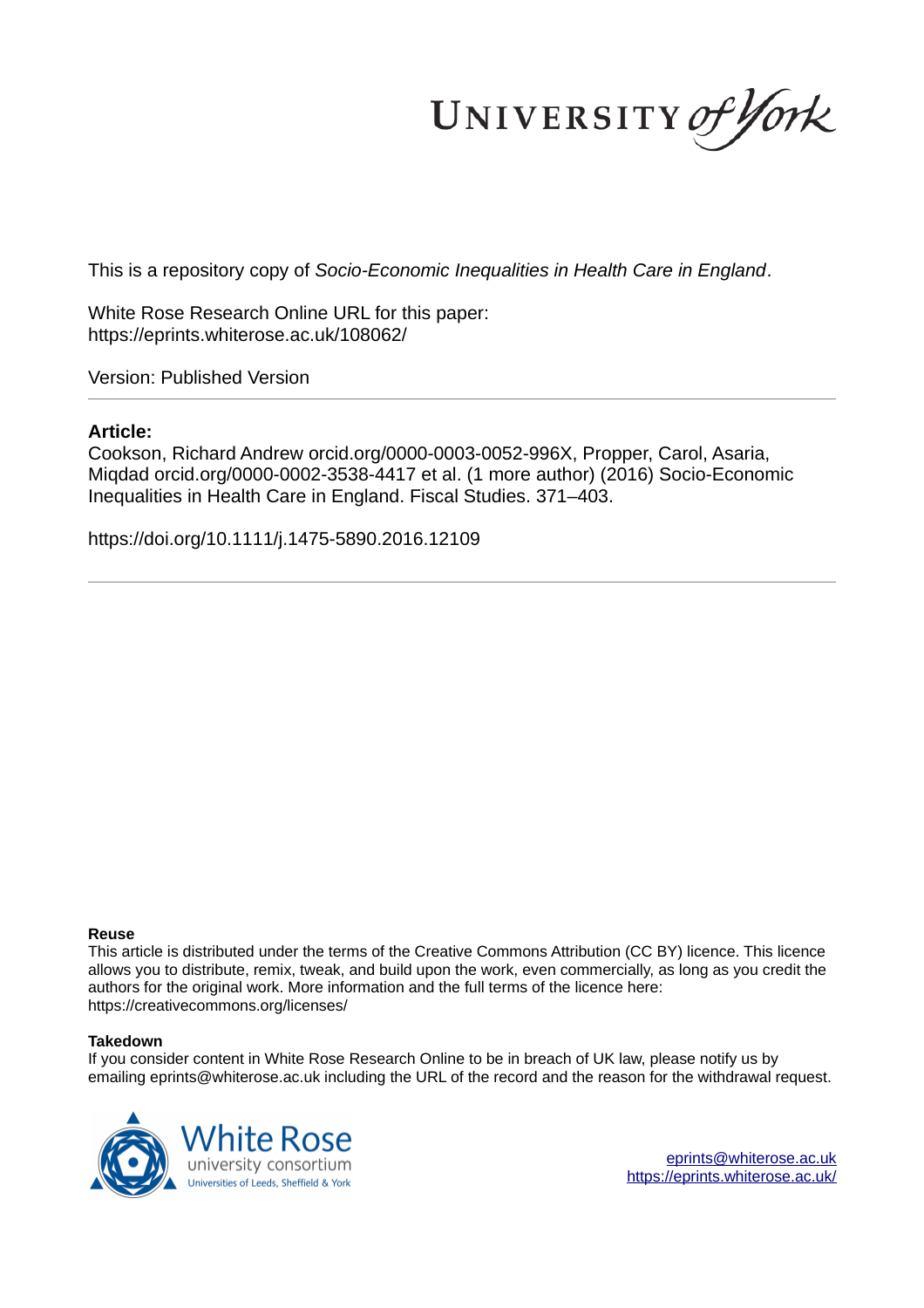# **Socio-Economic Inequalities in Health Care in England**<sup>∗</sup>

RICHARD COOKSON,† CAROL PROPPER,‡ MIQDAD ASARIA§ and ROSALIND RAINE $\diamond$ 

†*Centre for Health Economics, University of York (richard.cookson@york.ac.uk)* ‡*Imperial College Business School; Centre for Market and Public Organisation (CMPO); Centre for Economic Policy Research (CEPR) (c.propper@imperial.ac.uk)* §*Centre for Health Economics, University of York (miqdad.asaria@york.ac.uk)* ♦*University College London (r.raine@ucl.ac.uk)*

## **Abstract**

This paper reviews what is known about socio-economic inequalities in health care in England, with particular attention to inequalities relative to need that may be considered unfair ('inequities'). We call inequalities of 5 per cent or less between the most and least deprived socio-economic quintile groups 'slight', inequalities of 5–15 per cent 'moderate' and inequalities of more than 15 per cent 'substantial'. Overall public health care expenditure is substantially concentrated on poorer people. At any given age, poorer people are more

Keywords: health care, inequalities, socio-economic factors.

JEL classification numbers: I14, I18.

<sup>C</sup> 2016 The Authors. *Fiscal Studies* published by John Wiley & Sons Ltd. on behalf of Institute for Fiscal Studies.

This is an open access article under the terms of the Creative Commons Attribution License, which permits use, distribution and reproduction in any medium, provided the original work is properly cited.

<sup>∗</sup> Submitted August 2015.

The authors thank Antonio Rojas-Garcia for his help with the literature searching, Josie Dixon, Julian Le Grand and an anonymous referee for helpful comments, and Judith Payne for excellent copy-editing, though the authors take full responsibility for all remaining errors and omissions. Financial support is from an Economic and Social Research Council (ESRC) Professorial Fellowship to Propper (ES/J023108/1) and a National Institute for Health Research (NIHR) Senior Research Fellowship to Cookson (SRF-2013-06-015). The views expressed in this paper are those of the authors and not necessarily those of the NHS, the NIHR or the Department of Health.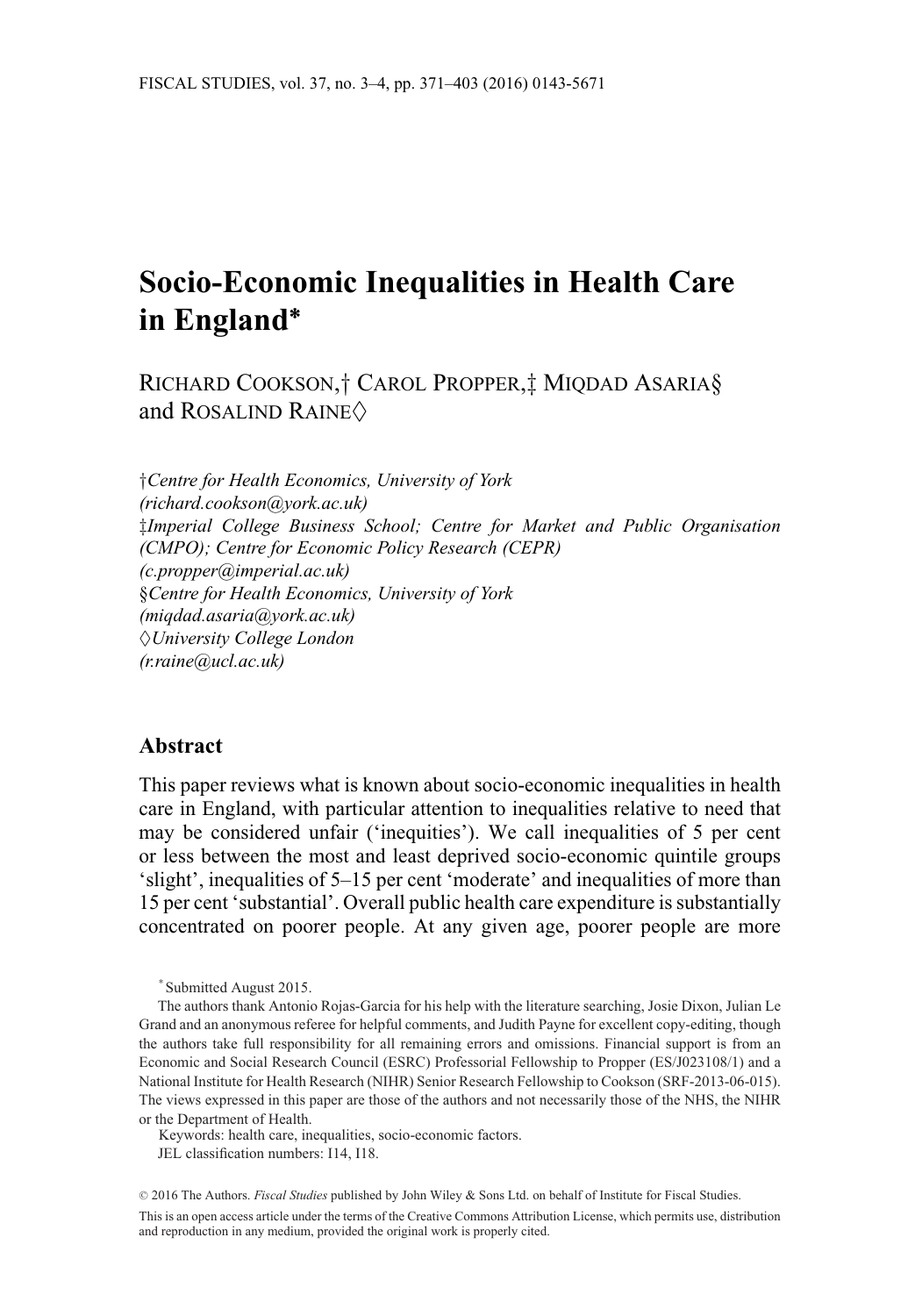likely to see their family doctor, have a public outpatient appointment, visit accident and emergency, and stay in hospital for publicly-funded inpatient treatment. After allowing for current self-assessed health and morbidity, there is slight pro-rich inequity in combined public and private medical specialist visits but not in family doctor visits. There are also slight pro-rich inequities in overall indicators of clinical process quality and patient experience from public health care, substantial pro-rich inequalities in bereaved people's experiences of health and social care for recently deceased relatives, and mostly slight but occasionally substantial pro-rich inequities in the use of preventive care (for example, dental check-ups, eye tests, screening and vaccination) and a few specific treatments (for example, hip and knee replacement). Studies of population health care outcomes (for example, avoidable emergency hospitalisation) find substantial pro-rich inequality after adjusting for age and sex only. These findings are all consistent with a broad economic framework that sees health care as just one input into the production of health over the life course, alongside many other socio-economically patterned inputs including environmental factors (for example, living and working conditions), consumption (for example, diet and smoking), self-care (for example, seeking medical information) and informal care (for example, support from family and friends).

# **Policy points**

- - Poorer and more socially disadvantaged people tend to consume more health care at any given age, in terms of both volume and cost, because they are sicker.
- $\bullet$  Richer and more socially advantaged people tend to present to health care providers at an earlier stage of illness and to consume more preventive care.
- $\bullet$  There are slight pro-rich inequities in some clinical process quality and patient experience measures but bigger inequities in some forms of preventive care and care involving substantial elements of co-payment and/or non-medical personal care.
- $\bullet$  There are substantial pro-rich inequalities in population health care outcomes (for example, potentially avoidable mortality and hospitalisation), but it is not known how far these reflect inadequate care rather than morbidity beyond the control of health and social services.
- - To address inequalities in health care, policymakers need better information about how local inequalities change over time in response to local policy changes, together with longitudinal analysis of health care inequalities over the life course.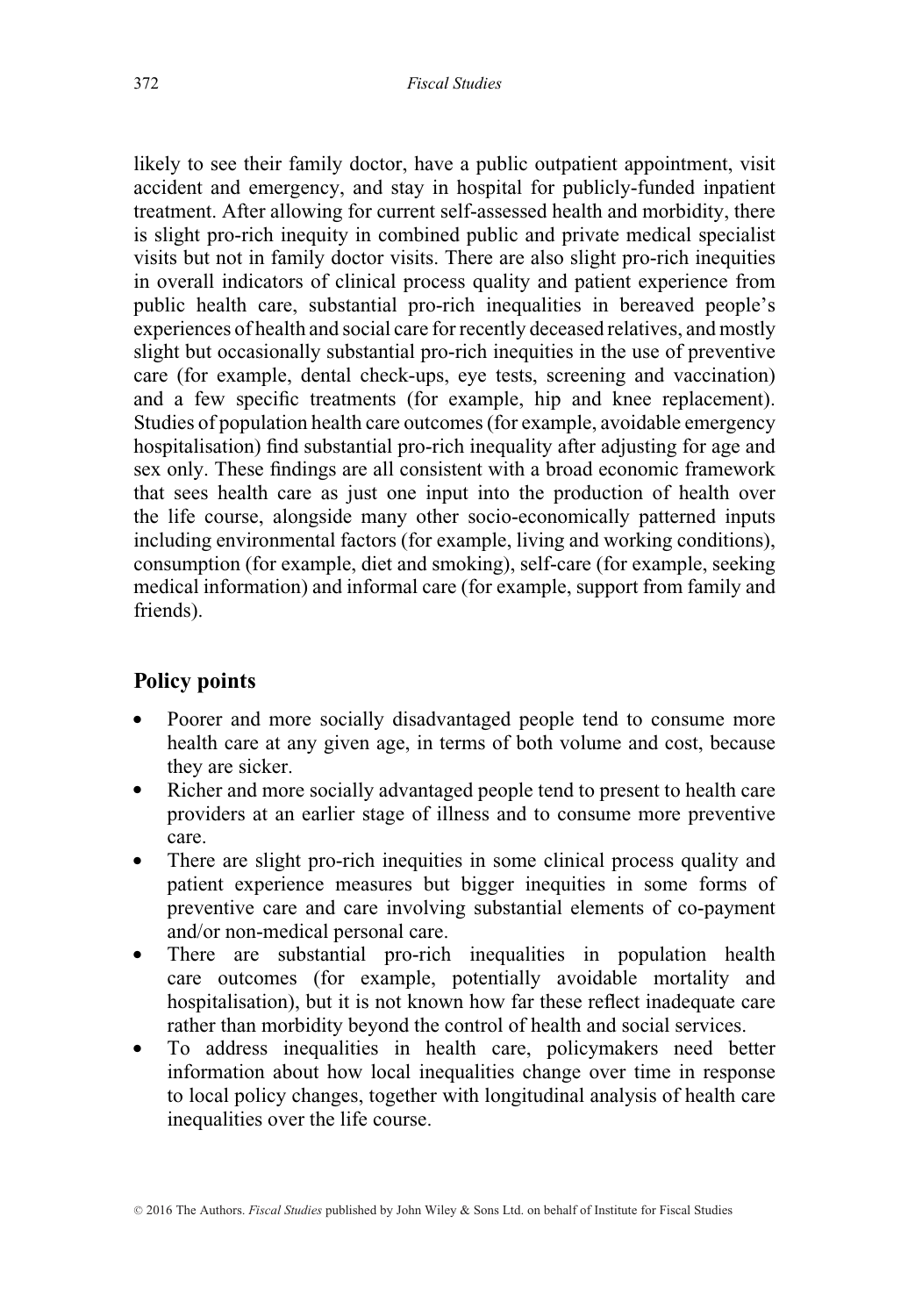#### **I. Introduction**

This paper reviews evidence on socio-economic inequalities in health care in England, a country that consistently comes near the top of international league tables of equity in health care financing.<sup>1</sup> Benefit incidence studies show that public health care expenditure in England disproportionately benefits poorer people.<sup>2</sup> However, this does not necessarily mean that health care is distributed fairly in relation to need, since poorer people tend to be sicker and so have greater need for health care. So our review pays close attention to empirical studies that have attempted to allow for need in order to assess how far socioeconomic differences in health care may be considered unfair or inequitable.

England's tax-funded National Health Service (NHS) provides a relatively generous package of health care, free at the point of use, which makes up nearly 85 per cent of national health care expenditure. Whilst the level of public funding is high, however, England is not an outlier. All high-income countries offer their citizens a substantial package of publicly-funded health care, including countries with relatively low shares of public expenditure on health such as the US and Chile, which spend just under 50 per cent compared with the OECD average of 73 per cent in 2012.<sup>3</sup> While all health care systems in wealthy countries have equity goals relating to access to, and/or delivery of, health care as well as its financing, $4$  the English NHS is unusual in also having explicit policy objectives relating to reducing inequalities in health care outcomes. These objectives were first articulated in  $2000<sup>5</sup>$  and formalised in the 2012 Health and Social Care Act.<sup>6</sup>

Associated with these policy goals is a large literature on the distribution of health care and of health in the UK and England. In this review, we confine our attention primarily to the literature on inequalities that takes an economics perspective. Under this umbrella, we focus mainly on health care and present studies of departures from equality in health care supply, utilisation, expenditure and quality. We also devote some space to recent literature on inequality in patient experience and outcomes. We do not review evidence of inequality in health care financing since the NHS is largely funded through general taxation and few people in England report financial difficulties in paying health care bills or face catastrophic medical expenditures.<sup>7</sup>

<sup>1</sup>Van Doorslaer et al., 1999; World Health Organisation, 2000; Schoen and Osborn, 2010; Davis et al., 2014.

 ${}^{2}$ Kelly, Stoye and Vera-Hernández, this issue.

<sup>3</sup>OECD, 2014.

<sup>4</sup>Van Doorslaer et al., 1999; Wagstaff and van Doorslaer, 2000.

<sup>5</sup>Department of Health, 2000.

<sup>6</sup>This legislation placed a duty upon NHS health care payers in England to 'have regard to the need to (a) reduce inequalities between patients with respect to their ability to access health services; and (b) reduce inequalities between patients with respect to the outcomes achieved for them by the provision of health services' (Department of Health, 2012).

<sup>7</sup>Schoen and Osborn, 2010; Davis et al., 2014.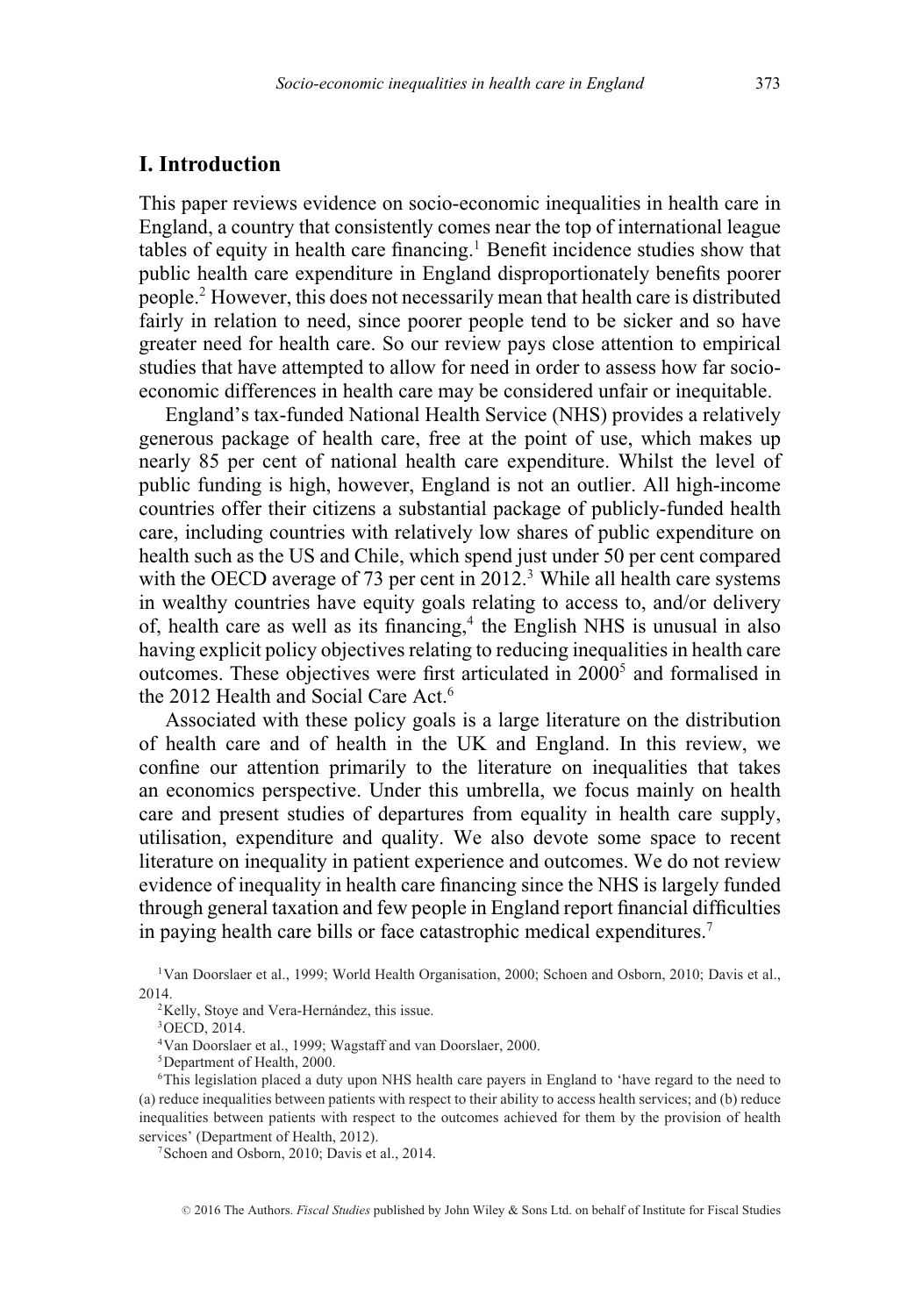We focus on variations in health care associated with socio-economic characteristics related to ability to pay, such as income, education, deprivation and social class, although there is also evidence of social inequality by other individual characteristics such as ethnicity, <sup>8</sup> geographical location,  $9$  age,  $10$ gender,<sup>11</sup> veteran status,<sup>12</sup> type of illness<sup>13</sup> and other aspects of disadvantage or vulnerability.<sup>14</sup> As shorthand, we use the term 'poor' in a broad sense to mean 'socio-economically disadvantaged'.

We update previous reviews of studies of health care inequalities in England published in the 1990s and early  $2000s^{15}$  by identifying major national studies conducted subsequently. We also draw on major cross-country studies and reviews of evidence in the US.<sup>16</sup> However, our aim is to identify stylised facts about health care inequalities rather than to conduct a systematic review of this large, diverse and multidisciplinary empirical literature.

We start by reviewing general population studies that aim to provide a comprehensive picture of inequality in the health care sector as a whole, across a broad range of different clinical conditions. We then include a selection of recent national studies of inequalities in services for specific clinical conditions, which are reasonably representative of the literature. We focus on three common and high-profile conditions: cancer, circulatory disease and osteoarthritis. Cancer and circulatory disease are policy priorities due to their high mortality rates and cost, and osteoarthritis is a policy priority due to long hospital waiting times for hip and knee joint replacement. We also present selected studies of preventive services such as screening for cervical cancer, which are particularly prone to pro-rich inequality for reasons to do with health production that are explained in Section II. We do not review studies of inequality in long-term care, such as home care and residential nursing home services for the elderly. In England, public funding for long-term care is means tested and services are organised separately from the NHS as part of local government social care services.

Almost all the evidence we cite focuses on publicly-funded NHS health care, since data on privately-funded health care are generally not available from routine administrative data and only sometimes included in survey data. This is a limitation, since privately-funded care makes up a substantial proportion of elective hospital care for low-risk procedures and some forms of preventive

<sup>16</sup>Fiscella et al., 2000; Macinko and Starfield, 2002; Starfield, 2006; Agency for Healthcare Research and Quality, 2014.

<sup>8</sup>Smaje and Le Grand, 1997; Szczepura, 2005.

<sup>&</sup>lt;sup>9</sup>Hacking, Muller and Buchan, 2011.

<sup>10</sup>Raine et al., 2009.

<sup>&</sup>lt;sup>11</sup>Raine et al., 2010.

<sup>&</sup>lt;sup>12</sup>Bedard and Deschenes, 2006.

<sup>13</sup>Lawrence and Kisely, 2010; Emerson and Baines, 2011.

<sup>14</sup>Dixon-Woods et al., 2006; Parry et al., 2007.

<sup>&</sup>lt;sup>15</sup>Goddard and Smith, 2001; Dixon-Woods et al., 2006; Dixon et al., 2007.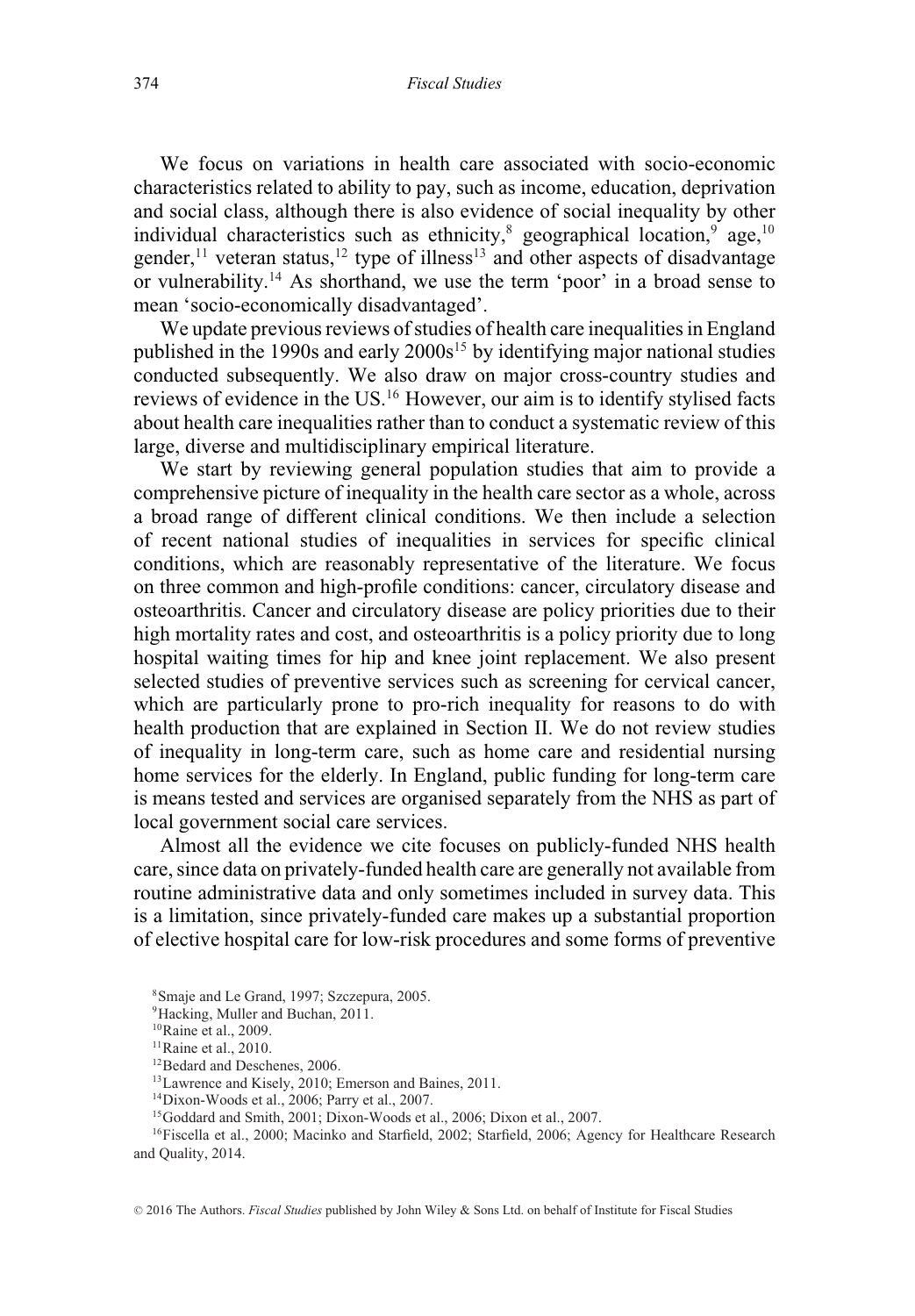care such as diagnostic tests and dentistry. Furthermore, important non-medical forms of prevention are privately funded – for example, housing quality, food quality and gym memberships.

Wherever possible, we seek to cite simple measures of relative inequality that are easy to compare across studies of different kinds of health care, such as relative gaps between the most and least socio-economically disadvantaged quintile groups of people in England. We call inequalities of 5 per cent or less between the most and least deprived socio-economic quintile groups 'slight', inequalities of 5–15 per cent 'moderate' and inequalities of more than 15 per cent 'substantial'. These criteria are arbitrary, but at least they are explicit and help us to achieve a degree of consistency in our conclusions about the size of different inequalities. Even this simple classification is not always possible, however, since there is substantial reporting diversity in the literature. For example, much of the health economics literature only reports concentration indices, which are hard to interpret, and much of the health services research literature only reports odds ratios from logistic regression, which – unlike rate ratios and relative risks – can be misleading without knowledge of baseline risks.<sup>17</sup> To facilitate comparison of the magnitude of inequality between different studies, we therefore recommend that future studies report marginal effects, as well as or instead of concentration indices and odds ratios, so that readers can calculate absolute differences between social groups allowing for covariates. There is also reporting diversity due to different units of analysis (for example, individual, household, small area, large area), different data sources (for example, whole-population administrative data versus sample survey data) and different methods of adjusting for need (for example, direct versus indirect standardisation and different sets of need variables). Another key limitation is that the vast majority of studies continue to be snapshots of a particular population at a particular point in time rather than comparative studies. Few studies compare health care equity in England at different points in time, few compare England with other countries and, so far, none has performed detailed comparisons of socio-economic equity in health care between different local areas of England. This makes it hard to draw conclusions about how far inequities are changing over time, how well England is performing on equity in health care compared with other countries, and whether some areas of England are succeeding better than others at tackling health care inequities.

Finally, almost all the empirical research focuses on health care received during a particular period rather than over the course of individual lifetimes. This absence of a lifetime perspective means that issues such as poor health leading to low incomes, or low incomes leading to later poor health, are not addressed by studies that focus on whether care currently is allocated according

<sup>17</sup>Davies, Crombie and Tavakoli, 1998.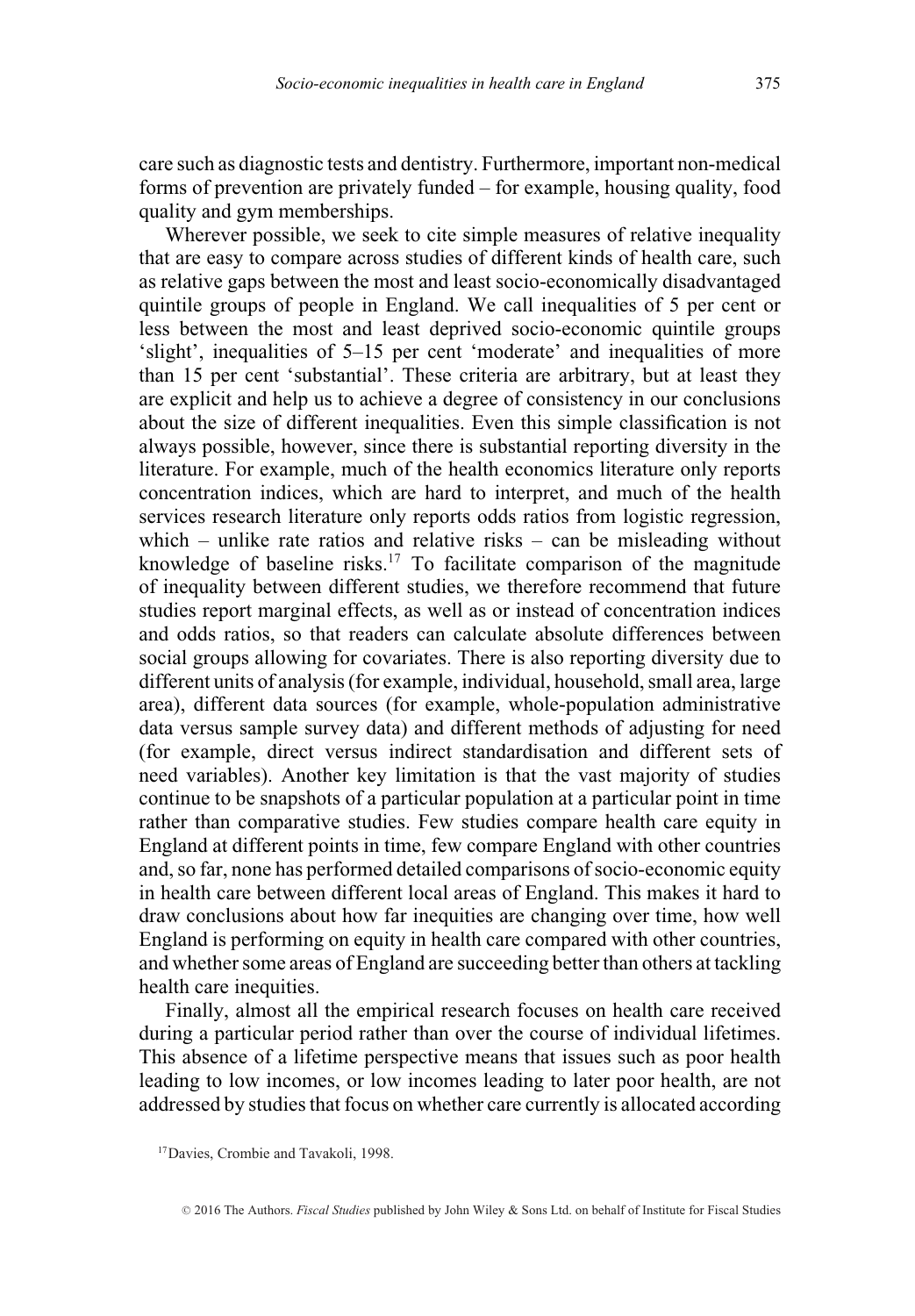to current need or whether this allocation favours the currently poor or the currently rich.

The remainder of the paper is organised as follows. Section II outlines the production function approach to health and Section III discusses methods used to measure inequities in health care. Section IV presents findings from the studies we review and Section V provides a discussion.

#### **II. Equity studies and the health production approach**

We begin by outlining how socio-economic inequalities in health care fit into the broader economic approach that treats health care as one of many inputs into the production of individual health. The approach was introduced by Grossman  $(1972)$  and focuses on adult health, taking income as given.<sup>18</sup> The basic insight was that health care is an input into a production process rather than a final good. Medical treatment itself is often time-consuming and unpleasant, i.e. more like a 'bad' than a 'good'. What an individual values as a final good is health. Health demand consists of two elements. The first is a consumption effect: health yields direct utility, i.e. individuals feel better when they are healthier. The second is an investment effect (and the novel part of the model): that health increases the number of days available to participate in market and non-market activities.

In a simple production function approach, focusing on adult health under conditions of certainty, individuals get utility from a composite consumption good, *Z*, and their health stock, *H*, which depreciates over time, *t*, at a rate  $\delta$ :

 $U_t = u(H_t, Z_t; \mathbf{s})$ 

$$
(2) \qquad H_{t+1}-H_t=I_t-\delta H_t
$$

where **s** is a vector of tastes and *I* is investment in health. The household production function for health is

$$
(3) \qquad I_t = f(\mathbf{M}_t, T_{Ht}; \mathbf{E}_t)
$$

and that for consumption goods is

$$
(4) \qquad Z_t = f\left(\mathbf{X}_t, T_{C_t}; \mathbf{E}_t\right)
$$

where **M** is a vector of market inputs including medical care,  $T_H$  is time spent on improving health, **E** is a vector of factors that affect the production function,

<sup>&</sup>lt;sup>18</sup>The model has been developed to accommodate the growing body of evidence about the importance of physiological and skills development in early life (Almond and Currie, 2011; Galama and van Kippersluis, 2013).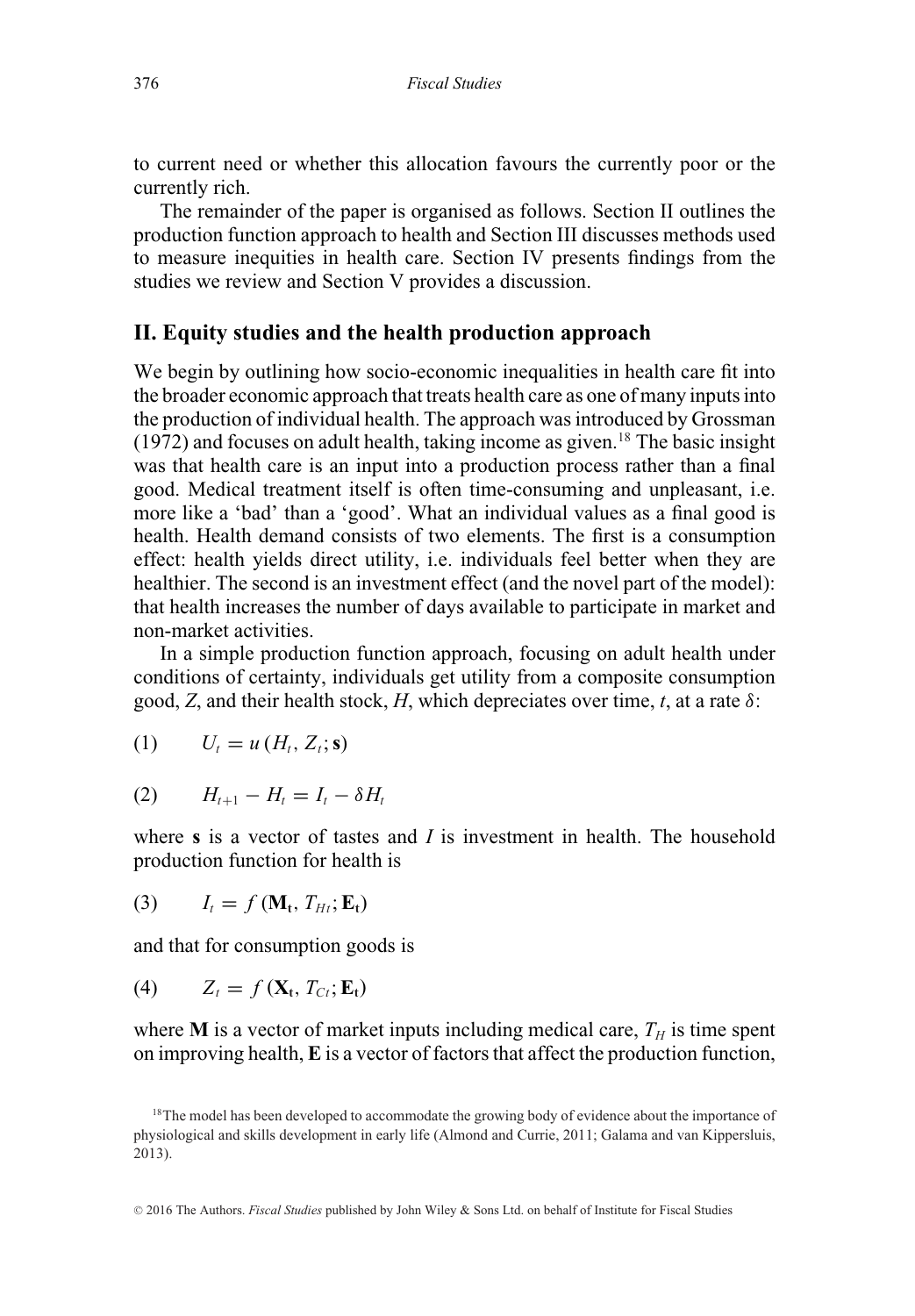including education and environment, **X** is a vector of market-produced goods and  $T_c$  is time spent on the composite consumption good.<sup>19</sup>

While the basic model is not primarily focused on the issue of socioeconomic inequalities in health (and ignores any causal link between health and future income), its components make clear that departures from the allocation of current health care according to current need may arise for (at least) two different types of reason.

First, individuals will vary in their taste for health and consumption. Variation in taste means individuals will choose different levels of investment in health (including medical care) depending on their tastes as well as their resource constraints. This is not necessarily inequitable.

Second, health involves many inputs. Other inputs into health production include health-related consumption such as diet, physical activity, smoking, drinking and narcotic use. The ability to produce health from a given set of inputs will depend on the individual's knowledge (education) and the environment they face, including health-related factors such as living and working conditions, stressful aspects of the social and economic environment, air pollution, noise pollution, water pollution, transport safety and violent crime. Thus even if health care prices are set to zero, there are many other factors that may lead to socio-economic inequality in health and in the receipt of health care. First, poorer (more socio-economically disadvantaged) individuals will have fewer resources (wealth, human capital, social capital) to invest in the production of health. Thus a unit of medical care will be less beneficial than for a richer individual who will have more resources to utilise alongside that medical care. Second, the nature of a low-income individual's employment and life may also mean they are heavily time-constrained. If so, this will raise the relative prices of time inputs for them and they may therefore value the opportunity costs from using health care (for example, time away from domestic and work duties, travel costs) more highly than the potential health gains, particularly when considering investments in health such as preventive care. Thus poorer individuals may tend to use less preventive health care when facing no immediate pain or disability, and present to health care providers at a later stage of illness. This will mean that when they finally access health care, they will be in greater need and require more health care inputs. Third, the quality of care received may depend in part upon the intensity and effectiveness of care-seeking behaviour – for example, in navigating through a complex

<sup>19</sup>This basic model has been extended to incorporate uncertainty (Dardanoni and Wagstaff, 1990), which is central to certain forms of health care such as screening and diagnosis that are essentially about reducing uncertainty, and to incorporate pre-adulthood stages of life. Current models of health and human capital development during the early years of life emphasise (1) the role of *in utero* nutrition and physiological development on outcomes in later life and (2) the role of families and childhood environments in shaping skills and character traits that influence both income and health in later life (Fogel, 2003; Heckman, 2012; Galama and van Kippersluis, 2013; Almond, Currie and Meckel, 2014; Heckman and Mosso, 2014).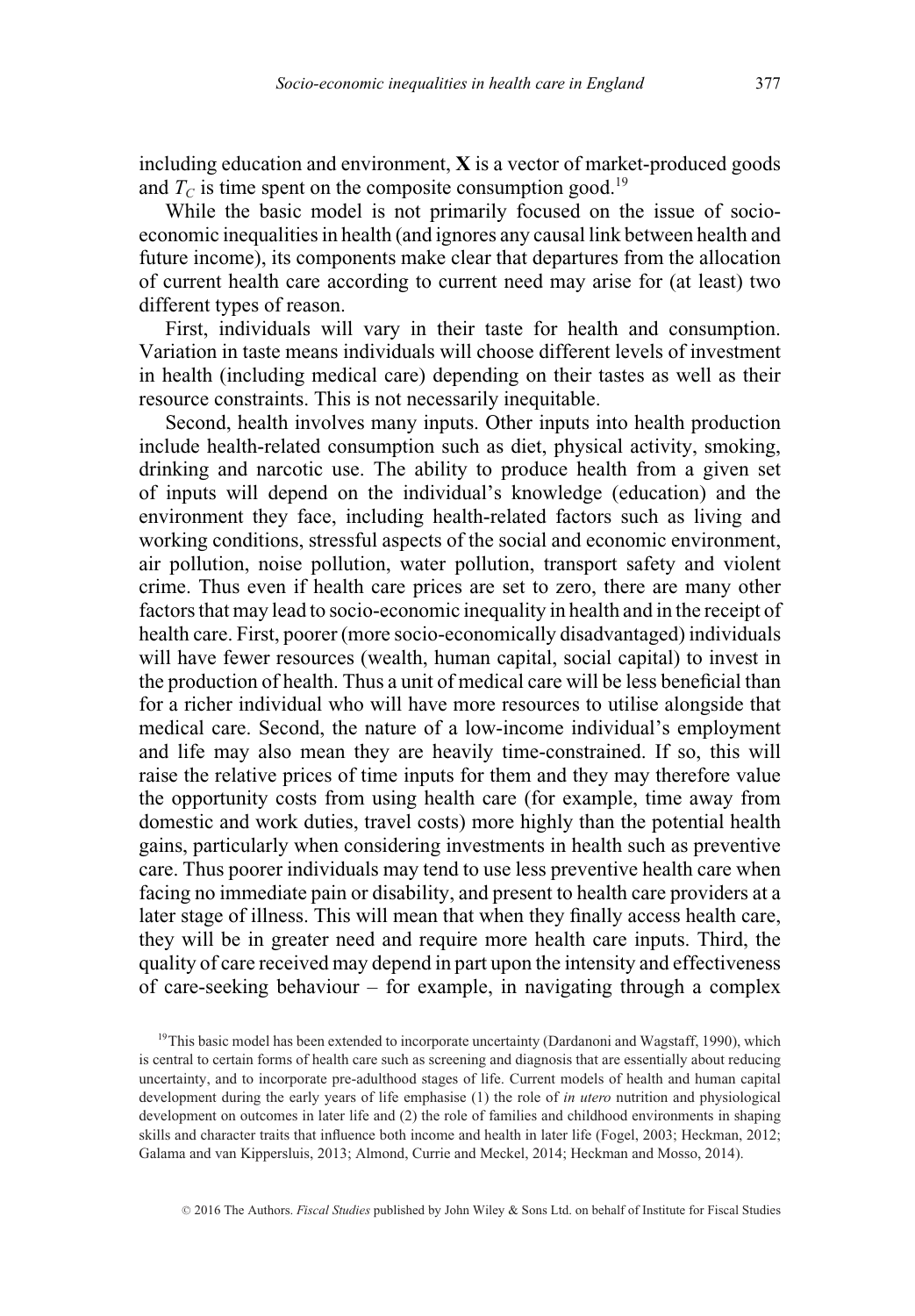health care system and lobbying providers for the best-quality care. Again, individuals with fewer resources will be less equipped to undertake such activity. All these reasons mean that we would expect, even in a system with zero monetary prices, to see poorer individuals having a greater need for care and requiring more health care relative to that need. To the extent that measures of inequities do not take into account the resources required by the individual to use health care inputs, they will present an overly positive picture of inequities in the receipt of care.

## **III. Measuring inequities in health care**

The empirical literature on social inequality in health care usually adopts a normative perspective that seeks to distinguish 'appropriate' or 'fair' inequalities in health care from 'inappropriate' or 'unfair' inequalities. To mark this distinction, it is common in the literature to use the word 'inequities' (in Europe) or 'disparities' (in the US) to mean 'unfair' social inequalities in health care, though there is considerable variation in usage.<sup>20</sup> The basic idea is to measure departures from 'horizontal equity' – the appropriately equal treatment of people who are alike in relevant respects. Most authors in this literature define horizontal equity in health care in terms of the principle of 'equal access for equal need' – that citizens with equal need for health care should have equal access to high-quality care.<sup>21</sup> Some authors argue that the appropriate objective should be the more demanding one of equal utilisation for equal need.<sup>22</sup> However, other authors argue that it is important to respect individual preferences about how far to seek, accept and adhere to needed health care.<sup>23</sup> In practice, the empirical literature has focused on equality of utilisation, and interpreted this either as the relevant equity objective or as a proxy for equality of access.<sup>24</sup>

To measure departures from horizontal equity, the basic research strategy is to measure cross-sectional associations between a socio-economic variable (for example, income) and a health care variable (for example, doctor visits) after adjusting for 'appropriate' or 'fair' differences due to differences in individual needs and, in some cases, preferences.<sup>25</sup> This is methodologically challenging for several reasons.

<sup>20</sup>Gravelle, Morris and Sutton, 2006; O'Donnell et al., 2008; Fleurbaey and Schokkaert, 2009.

<sup>&</sup>lt;sup>21</sup>Fiscella et al., 2000; Goddard and Smith, 2001.

<sup>22</sup>Sen, 2002b; O'Donnell et al., 2008.

<sup>&</sup>lt;sup>23</sup>Fleurbaey and Schokkaert, 2011.

<sup>&</sup>lt;sup>24</sup>Going the further step of measuring access by explicitly modelling individual choice behaviour is considerably more demanding in terms of data requirements. However, it can potentially yield useful information about how far departures from the equity goal arise because of behaviour on the part of individuals or the behaviour of suppliers. For example, a recent study found that only a small proportion of pro-rich inequalities in waiting times for heart procedures in England can be explained by patient choice of hospital and treatment (Moscelli et al., 2015).

 $^{25}$ Fleurbaey and Schokkaert, 2011.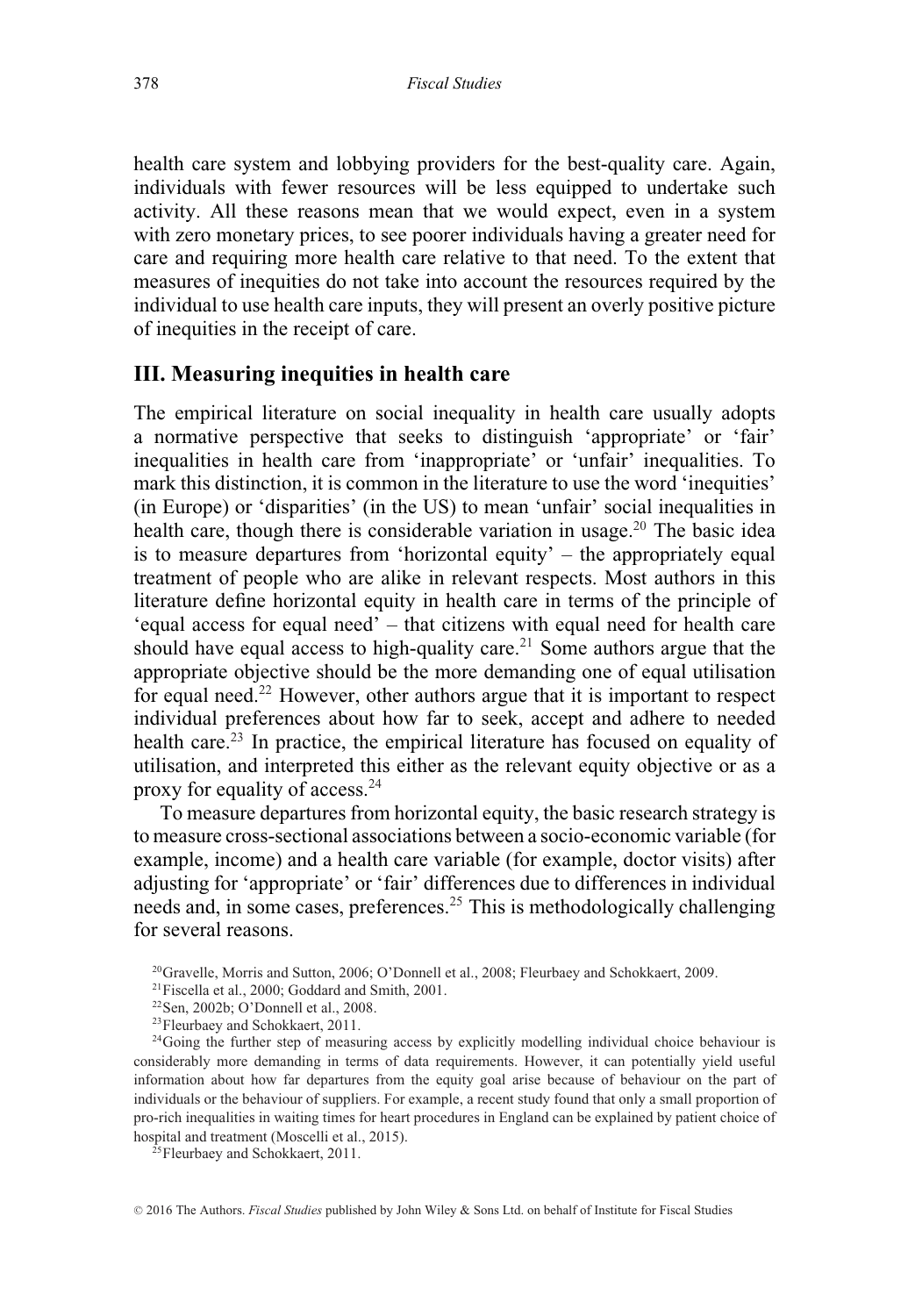Ascertaining the appropriate magnitude of adjustment for 'fair' differences requires a potentially contestable normative assumption about how far people with different needs and preferences should be treated differently.<sup>26</sup> This is an assumption about 'vertical equity' – the appropriately different treatment of people who differ in relevant respects. Except in rare cases where it is reasonable to assume that all individuals have identical needs and preferences for health care, it is not possible to measure horizontal equity in health care without making a normative assumption about vertical equity. The simplest and most common vertical equity assumption is that the current population average relationship between need and utilisation is appropriate (i.e. 'on average, the system gets it right'). This assumption implies that need adjustment should be performed by estimating needed health care using population average reference values of non-need characteristics. An alternative assumption is that the need– utilisation relationship among socio-economically advantaged individuals is appropriate (i.e. 'the system gets it right for socio-economically advantaged patients'). Different vertical equity assumptions involving different reference values are also possible, as are assumptions based on expert opinion about what the need–utilisation relationship should ideally be, rather than on data on what it currently is.<sup>27</sup>

Another problem is that data on health care needs are often limited and may underestimate the additional needs of socio-economically disadvantaged individuals.<sup>28</sup> Data for the empirical studies of departures from equity in health care tend to be drawn either from household survey data or from administrative data (primarily routine hospital data, but also data on care in primary settings and specialised clinical registry data for particular conditions). One common limitation in both kinds of data is lack of detailed information on either stage of illness or multi-morbidity (the combination of multiple diseases in the same individual), both of which may tend to be more severe in deprived individuals.<sup>29</sup> A particular limitation in survey data is reporting bias in measures of self-reported health, whereby disadvantaged individuals tend to self-report better subjective health despite having worse 'objective' disease status from an external clinical perspective. This applies both to general measures of health and to reports of specific health conditions.<sup>30</sup>

Another limitation of general household survey data is that small sample sizes preclude studies of inequalities in the use of specific health care technologies for specific conditions.<sup>31</sup> Although administrative data have larger

<sup>26</sup>Sutton, 2002; Morris, Sutton and Gravelle, 2005.

<sup>27</sup>Fleurbaey and Schokkaert, 2011.

<sup>28</sup>Cookson, Laudicella and Donni, 2012.

<sup>29</sup>Charlton et al., 2013; Shadmi, 2013; McLean et al., 2014.

<sup>30</sup>Sen, 2002a; Bago d'Uva et al., 2008; Bago d'Uva, Jones and van Doorslaer, 2009; Johnston, Propper and Shields, 2009; Johnston et al., 2010.

<sup>&</sup>lt;sup>31</sup>Cookson, Laudicella and Donni, 2012.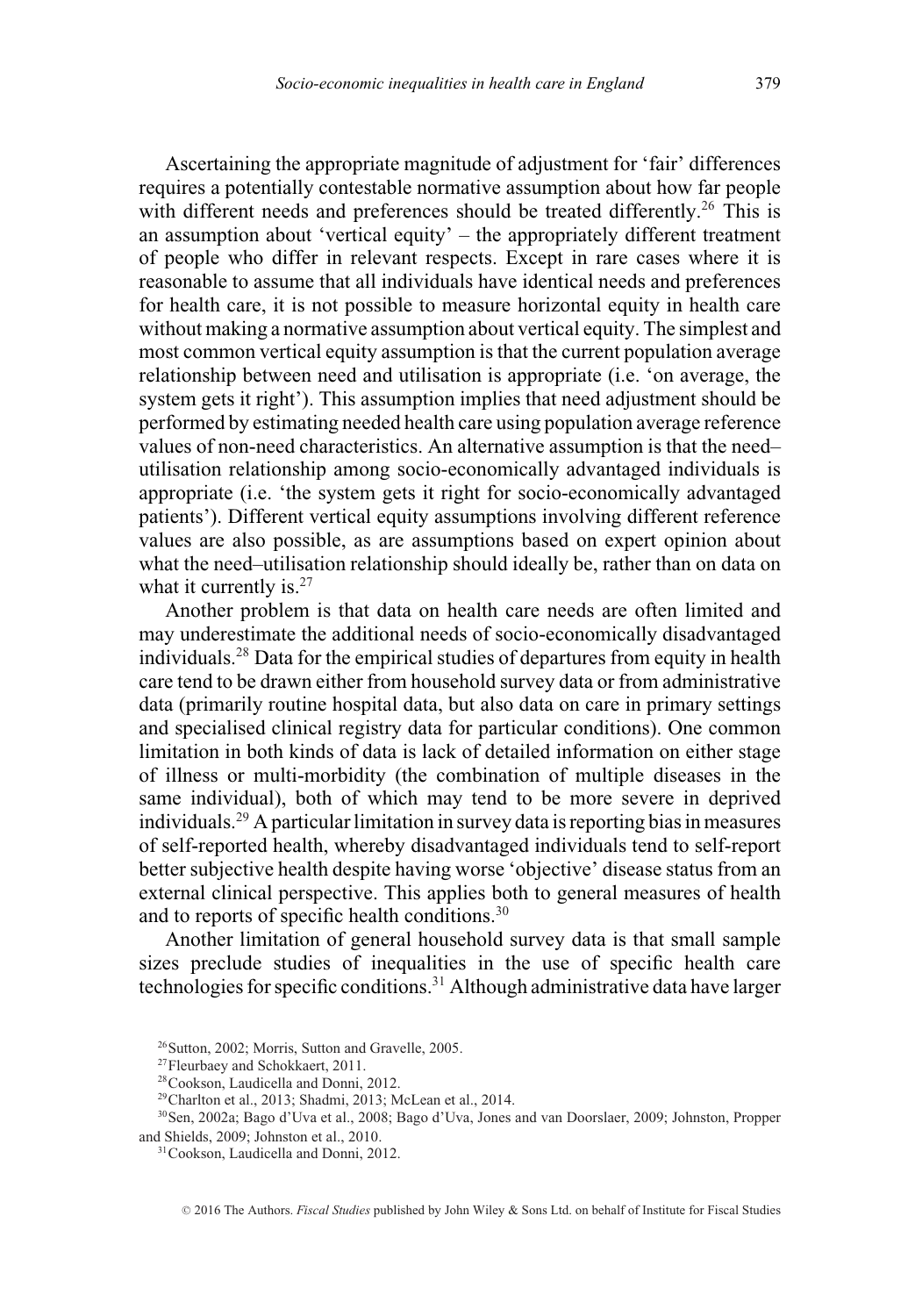sample sizes, they have limited measures of ability to pay. For example, UK administrative data on health do not include measures of patient or household ability to pay and have not been matched to other administrative data that provide such measures, such as tax records. The approach taken in all administrative data studies in England is to proxy ability to pay by measures of the socio-economic status of the population of the area in which the patient lives. Most studies in England since 2001 have used variants of the 'Index of Multiple Deprivation' based on just over 32,000 English smallarea neighbourhoods of approximately 1,500 people (minimum 1,000 and maximum 3,000) that were introduced in the 2001 Census. Area deprivation is correlated with individual socio-economic status, due to house price differentials and wealth-related housing segregation. However, the correlation is imperfect – rich individuals may live in deprived areas and poor individuals may live in non-deprived areas. Furthermore, there are potential biases due to migration and consequent change in the individual-level composition of areas over time.

Another challenge is heterogeneity in needs and preferences between individuals. This can mean, for example, that the degree of horizontal inequity may vary between groups of individuals.<sup>32,33</sup> So an overall estimate of horizontal inequity that aggregates across different types of patient without explicitly modelling the interactions between need, preferences and socioeconomic status may suffer from a composition effect. Finally, almost all analyses to date take current income and need (however defined) as given and have examined departures from equity at one point in time. If there is pro-rich inequality at all ages, then a cross-sectional snapshot will underestimate the extent to which health care is pro-rich. More broadly, they do not take into account the dynamic relationship between health and ability to pay.

As a result of these methodological challenges, it is often hard to draw clear normative conclusions about 'horizontal inequity' as opposed to positive conclusions about inequality.

## **IV. Findings**

#### **1. General population studies of the whole health care sector**

Most economic studies focus on the general population and seek to provide a comprehensive picture of health care inequality across the health care sector as a whole. We review general population studies under three categories: (a) health care quantity (including supply, utilisation and expenditure), (b) health

<sup>32</sup>Raine, 2002.

<sup>&</sup>lt;sup>33</sup>For example, there might be substantial horizontal inequity between rich and poor patients with mildly elevated blood pressure (a 'low' level of need) but no horizontal inequity among patients with severe heart disease (a 'high' level of need).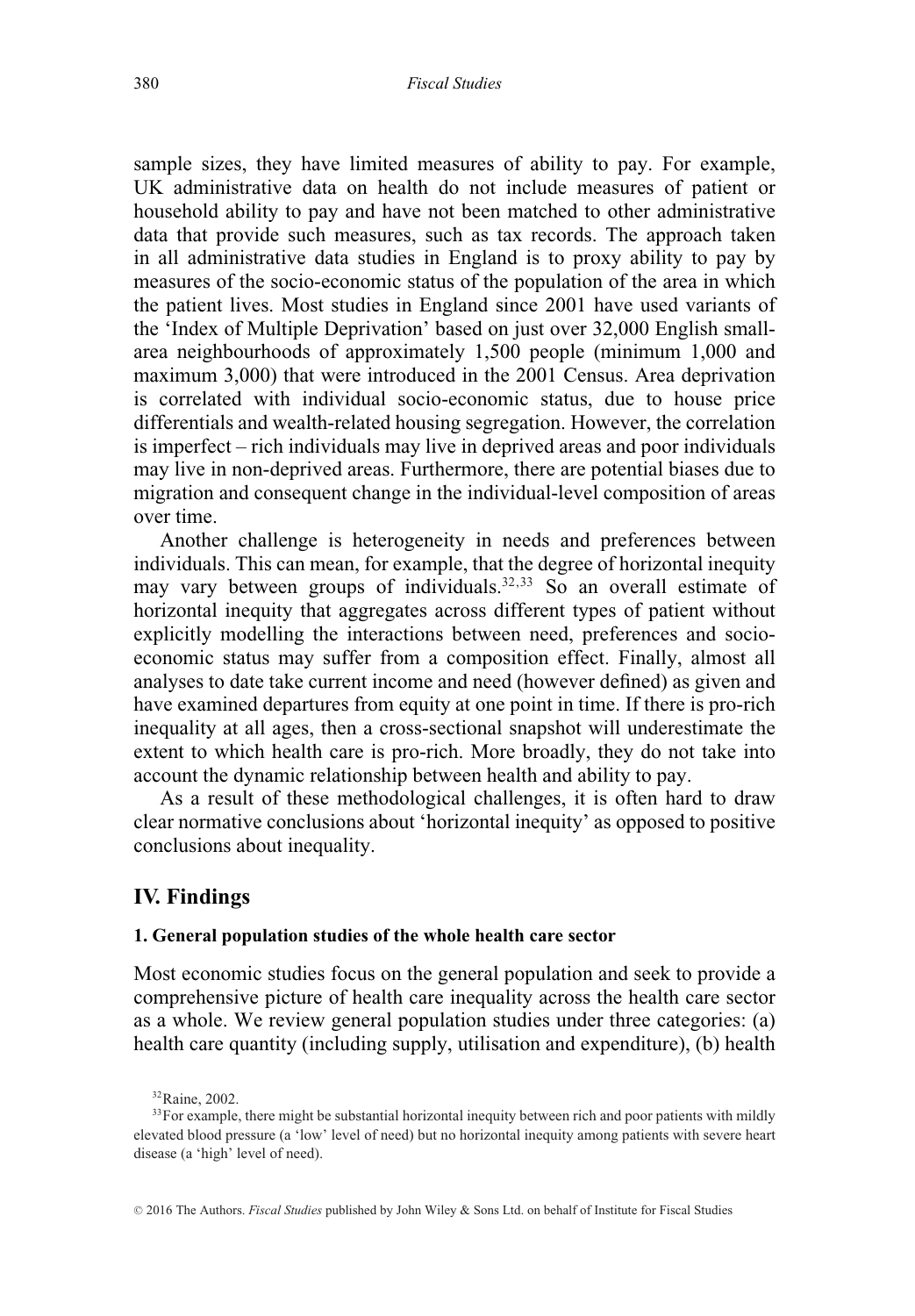care quality (including process quality and patient experience) and (c) health care outcomes.

#### *a) Health care quantity*

Table 1 summarises selected recent national studies of socio-economic inequality in overall health care supply, utilisation and expenditure in England.

Data on overall health care supply  $-$  for example, funding allocations, workforce, hospital beds and high-tech hospital equipment – are typically collected at the level of large administrative areas or hospitals. These data can be used to analyse inequality in large-area supply relative to need, by using large-area-level measures of need based on variables such as mortality, self-assessed morbidity, disease prevalence and proxies for morbidity such as emergency hospital admissions and pharmaceutical utilisation. For example, studies have looked at inequality between large areas in GP supply relative to need, finding persistent inequalities from  $1974$  to  $1995<sup>34</sup>$  and from 2002 to 2006.<sup>35</sup> However, large-area studies cannot accurately pinpoint socio-economic inequality, much of which lies within the large and socioeconomically diverse populations of administrative areas. To address this issue, a recent study has exploited the availability of data on family doctor or 'general practitioner' (GP) supply at neighbourhood level, by linking cliniclevel workforce data with data on the neighbourhood of residence of each registered patient from  $2004-05$  to  $2011-12<sup>36</sup>$  This study adjusted for need based on age, sex and neighbourhood ill health, using the 'Carr-Hill' workload adjustment derived from estimates of the impact of these variables on GP workload. It found that adjusted supply of GPs per 1,000 population exhibited slight pro-rich inequality in 2004–05, but that this had reversed by 2010–11 to slight pro-poor inequality. The authors concluded that equity in GP supply had improved during this period, but that the Carr-Hill approach to need adjustment is insufficiently accurate to draw firm conclusions about levels of inequity.

Data on health care utilisation in England are available from both household sample surveys and whole-population hospital administrative data sets. Studies using survey data have examined family doctor visits, medical specialist visits and hospital visits, with the last often split into outpatient visits, day cases and inpatient hospital admissions. These studies typically find pro-poor variation in family doctor visits, though this typically disappears after adjusting for need. One study with detailed need adjustment uses data from 1998, 1999 and 2000 from the Health Survey for England and adjusts for age, sex, selfreported health, self-reported diagnoses of longstanding illnesses and smallarea- (ward-) level indicators of mortality and illness.<sup>37</sup> It finds that richer and

<sup>&</sup>lt;sup>34</sup>Gravelle and Sutton, 2001.

<sup>&</sup>lt;sup>35</sup>Goddard et al., 2010.

<sup>36</sup>Asaria, Cookson et al., 2016.

<sup>&</sup>lt;sup>37</sup>Morris, Sutton and Gravelle, 2005.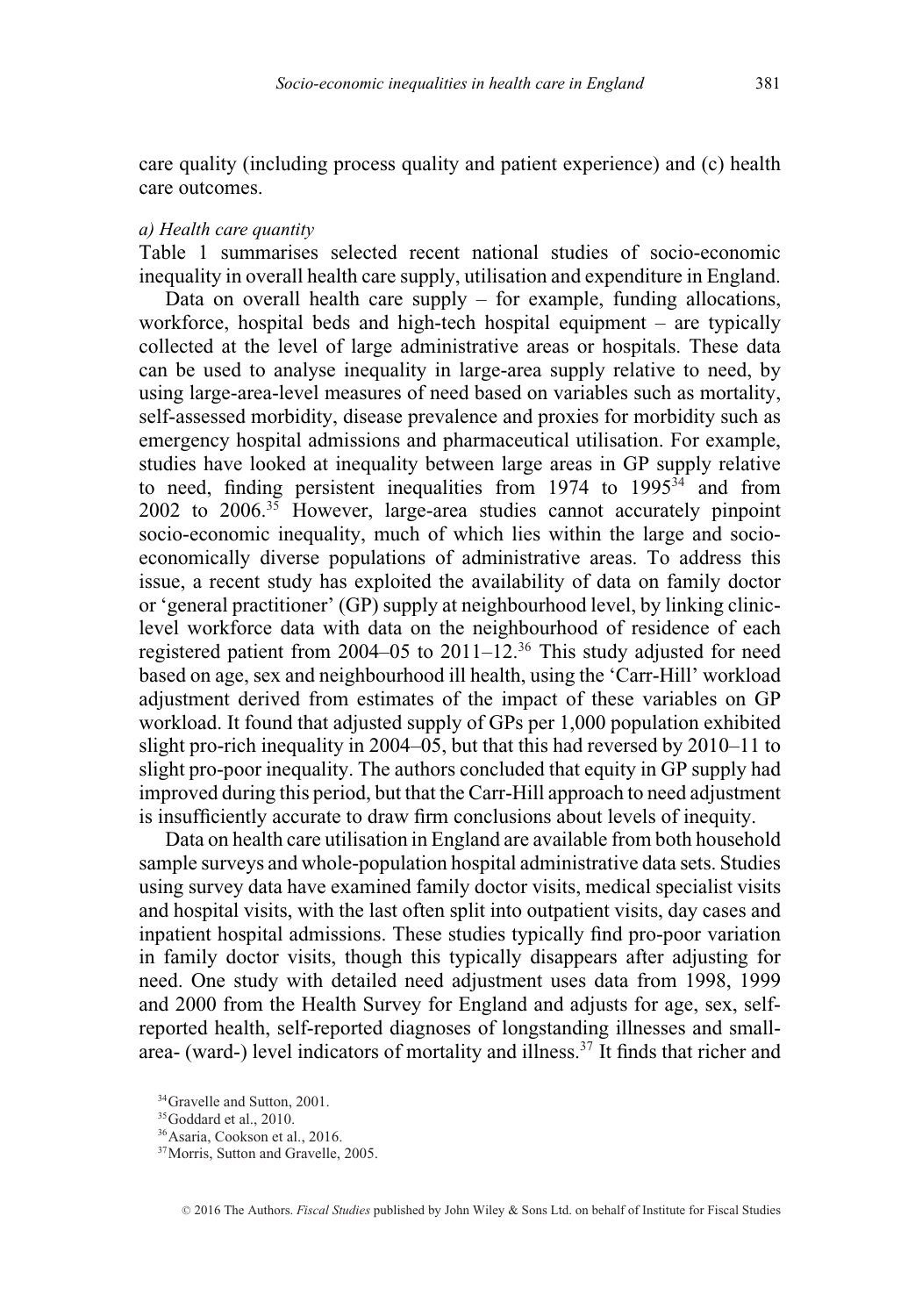|--|--|

Inequality in overall health care supply, utilisation and expenditure in England: selected recent national studies

| Health care variable [data type]                                                           | Data years                    | Need-adjustment variables<br>[data type]                                            | Findings                                                                                                                                                             | Publication                                       |
|--------------------------------------------------------------------------------------------|-------------------------------|-------------------------------------------------------------------------------------|----------------------------------------------------------------------------------------------------------------------------------------------------------------------|---------------------------------------------------|
| <b>Supply</b><br>NHS family doctors (GPs) per<br>general population [admin]                | $2004 - 05$ to<br>$2011 - 12$ | Age, sex, small-area health<br>[admin data]                                         | Slight pro-rich inequality in 2004–05<br>switching slightly pro-poor from                                                                                            | Asaria, Ali et al.,<br>2016                       |
| data]                                                                                      |                               |                                                                                     | $2010 - 11$                                                                                                                                                          |                                                   |
| <b>Utilisation</b>                                                                         |                               |                                                                                     |                                                                                                                                                                      |                                                   |
| NHS family doctor (GP) visits<br>[Health Survey for England]                               | 1998 to<br>2000               | Age, sex, self-assessed health<br>and morbidity, small-area<br>health [survey data] | No significant rich-poor inequality but<br>slight anti-educated inequality                                                                                           | Morris, Sutton and<br>Gravelle, 2005              |
| Medical specialist consultations,<br>including private [British<br>Household Panel Survey] | 2009                          | Age, sex, self-assessed health<br>[survey data]                                     | Slight pro-rich inequity                                                                                                                                             | Devaux, 2015                                      |
| NHS outpatient hospital<br>utilisation [admin data]                                        | $2000 - 01$ to<br>2008-09     | Small-area age, sex and<br>chronic condition<br>prevalence [admin data]             | Moderate pro-poor inequality                                                                                                                                         | Cookson,<br>Laudicella and<br>Donni, 2012         |
| NHS non-emergency inpatient<br>hospital utilisation [admin<br>data]                        | $2000 - 01$ to<br>2008-09     | Small-area age, sex and<br>chronic condition<br>prevalence [admin data]             | Moderate pro-poor inequality                                                                                                                                         | Cookson,<br>Laudicella and<br>Donni, 2012         |
| <b>Expenditure</b>                                                                         |                               |                                                                                     |                                                                                                                                                                      |                                                   |
| NHS inpatient hospital costs<br>(including emergency)<br>[admin data]                      | $2010 - 11$ to<br>$2014 - 15$ | None                                                                                | Substantial pro-poor inequality, e.g.<br>relative gap of 35% between most<br>and least deprived fifths of patients<br>aged 65 and over $(f5,605 \text{ vs } f4,146)$ | Kelly, Stoye and<br>Vera-Hernández,<br>this issue |
| NHS inpatient hospital costs<br>(including emergency)<br>[admin data]                      | $2011 - 12$                   | None                                                                                | Substantial pro-poor inequality, e.g.<br>relative gap of 31% between most<br>and least deprived fifths of all-age<br>population (£597 vs £455)                       | Asaria, Doran and<br>Cookson, 2016                |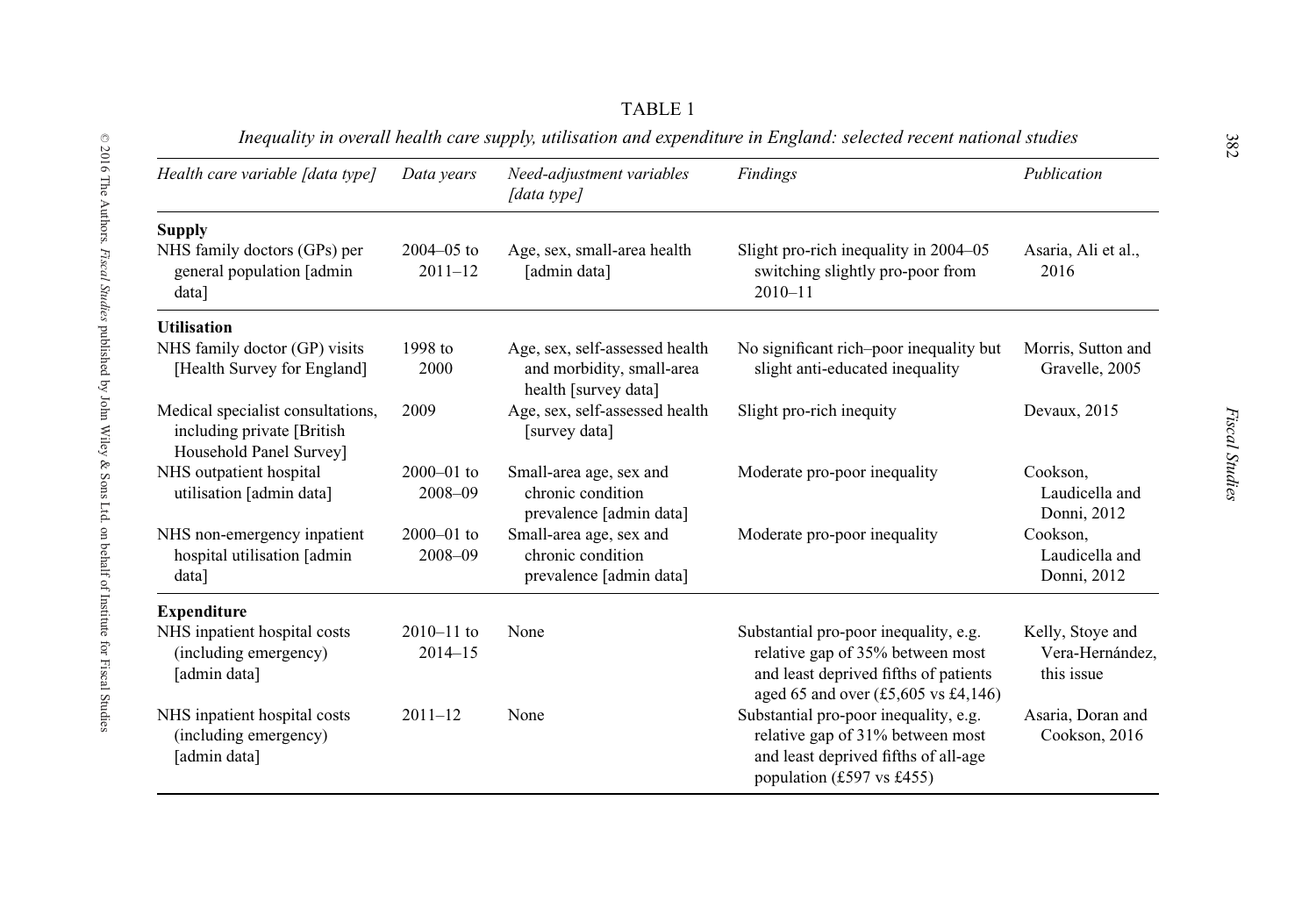more highly educated individuals are less likely to visit their GP, but that after need adjustment the association with income, though not the association with education, becomes non-significant. This cannot be interpreted as inequity favouring less-educated individuals, however, since need for doctor visits in socio-economically disadvantaged individuals is likely underestimated, as explained in Section III. Furthermore, these data do not allow for the length and quality of family doctor consultations.<sup>38</sup> Finally, these studies may mask differential patterns of socio-economic inequality between different types of GP consultation. For example, there is evidence from studies in the 1990s that people from non-manual social classes were more likely to visit the GP for preventive health check-ups.<sup>39</sup>

Survey-based studies do, however, find clear evidence of slight pro-rich inequity in overall use of medical specialist visits including both NHS-funded and (where they have been examined) privately-funded visits, after controlling for need. These survey-based findings are consistent over time for the 1970s onwards. Findings for the pre-2000 period include Le Grand (1978), which is the first study of socio-economic inequality in health care we are aware of that attempted to allow for need, O'Donnell and Propper (1991) and Propper and Upward (1992). They are also consistent with findings in other high-income countries,<sup>40</sup> which typically show slight to moderate pro-rich inequities in specialist visits – usually larger than in the UK – and in preventive care such as dental visits, mammography and cervical screening, but no pro-rich inequity in GP visits.

One survey study found no significant income-related or education-related inequality in day-case and inpatient hospital utilisation after allowing for need during the short window  $1998-2000$ .<sup>41</sup> However, a study using administrative data at small-area level for 2000–08 found significant 'pro-poor' inequality in both outpatient and non-emergency inpatient hospital care in each year of the period, after allowing for available small-area measures of need such as population size, age–sex structure and disease prevalence from primary care pay-for-performance disease registries.<sup>42</sup>

Analysis of health care expenditure in England requires administrative data, since survey respondents are not billed for their NHS care and do

<sup>&</sup>lt;sup>38</sup>There is evidence from a small-scale study published in 2001 of 1,075 GP-patient consultations by 21 GPs in the West of Scotland that consultation length tends to be shorter among socio-economically deprived patients (Stirling, Wilson and McConnachie, 2001), though a study published in 2002 of 190 general practitioners and 3,674 patients in six European countries found no education-related inequality after allowing for other factors including GP workload, the number of conditions discussed and the presence of psychosocial rather than purely biomedical problems (Deveugele et al., 2002).

<sup>&</sup>lt;sup>39</sup>Goddard and Smith, 2001; Dixon et al., 2007.

<sup>40</sup>Van Doorslaer et al., 2000; van Doorslaer, Koolman and Jones, 2004; van Doorslaer, Masseria and Koolman, 2006; Bago d'Uva, Jones and van Doorslaer, 2009; Devaux and de Looper, 2012; Devaux, 2015. <sup>41</sup>Morris, Sutton and Gravelle, 2005.

<sup>42</sup>Cookson, Laudicella and Donni, 2012.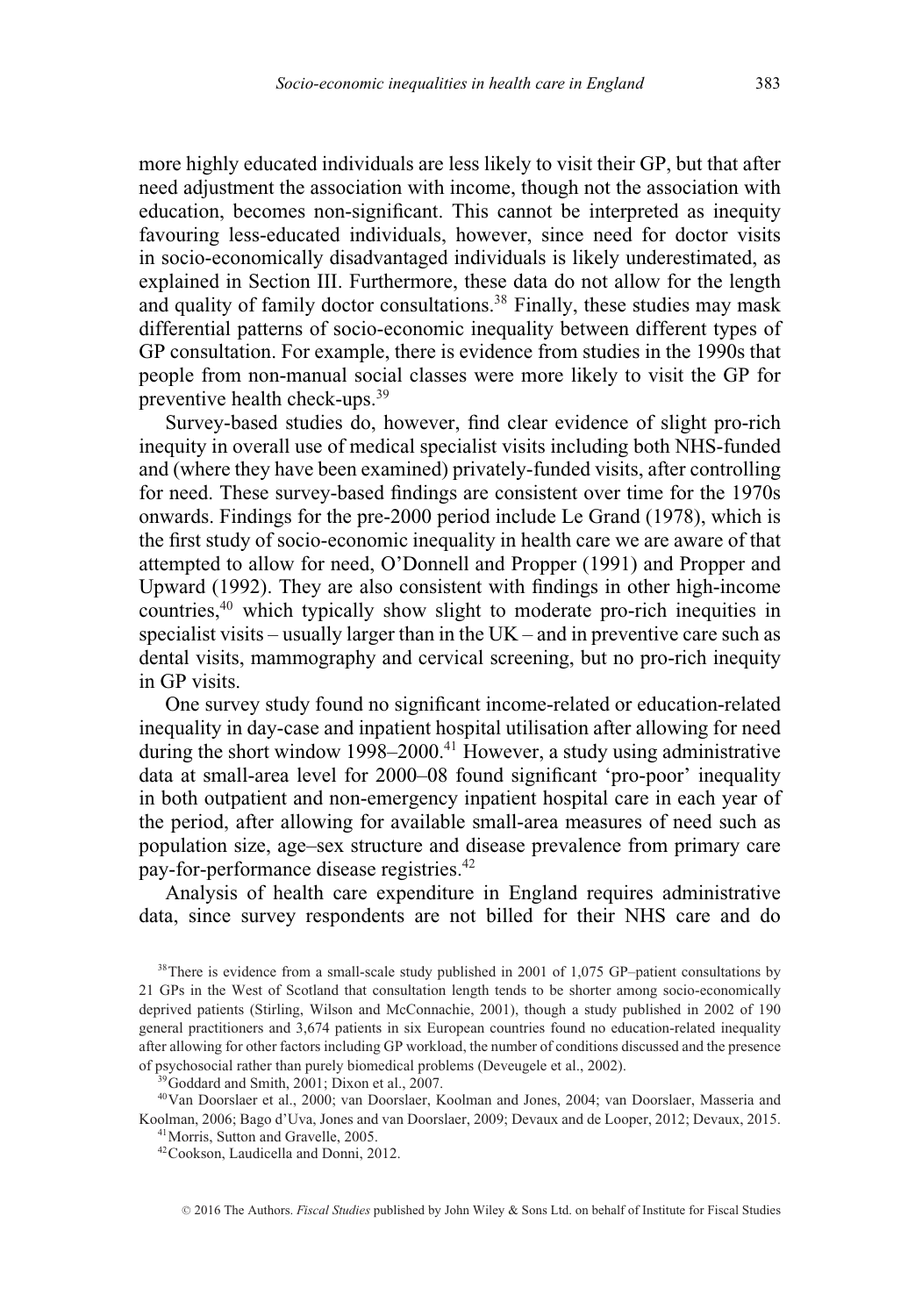not know how much it costs. Two recent studies have examined the socioeconomic distribution of hospital expenditure using whole-population hospital administrative data. Both find that hospital expenditure is substantially concentrated on poorer people. Kelly, Stoye and Vera-Hernández (this issue) find a relative gap of 35 per cent between the most and least deprived fifths of patients aged 65 and over (£5,605 versus £4,146). Asaria, Doran and Cookson (2016) find a relative gap of 31 per cent between the most and least deprived fifths of all-age population  $(f597)$  versus  $f455$ ).

#### *b) Health care quality*

Table 2 summarises recent national studies of socio-economic inequality in both the quality and outcomes of health care.

In the UK, in contrast with the US, $43$  the study of inequalities in health care *quality* is relatively recent. Arguably, as quality is measured for patients who are already receiving care, it is less necessary to standardise for need in such studies.

There has been an increase in the availability of measures of quality of care in the UK since the early 2000s. The UK primary care pay-forperformance scheme introduced in 2004–05 includes data on practice-level primary care clinical process quality for a number of different conditions. One study examined an average of these scores and found a gap of 4 per cent between the most deprived and least deprived fifth of practices in 2004–05, which fell to 0.8 per cent in  $2006-07.^{44}$  A more recent study updated this analysis to  $2011-12$  and found ongoing inequality reductions.<sup>45</sup>

The UK Department of Health recently reported a series of estimates of the difference in health care patient experience at small-area level, based on data from the annual national GP Patient Survey.<sup>46</sup> Characterising small areas by deprivation, it found pro-rich differences between the top and bottom deprivation quintile groups in the proportion of people feeling supported to manage their condition, in patient-rated experience of GP services and NHS dental services and in patient-rated access to GP and dental services.<sup>47</sup>

Finally, a recent study of equity in palliative care used data from the 2013 National Survey of Bereaved People and found substantial pro-rich inequalities in bereaved people's experiences of care for a recently deceased close relative – for example, in the probability of rating the overall quality of care as 'outstanding' or 'excellent', in the probability of receiving as much support

<sup>43</sup>Fiscella et al., 2000; Institute of Medicine, 2001; Nelson, 2002.

<sup>44</sup>Doran et al., 2008.

<sup>45</sup>Asaria, Ali et al., 2016.

<sup>46</sup>https://gp-patient.co.uk.

<sup>47</sup>Department of Health, 2015.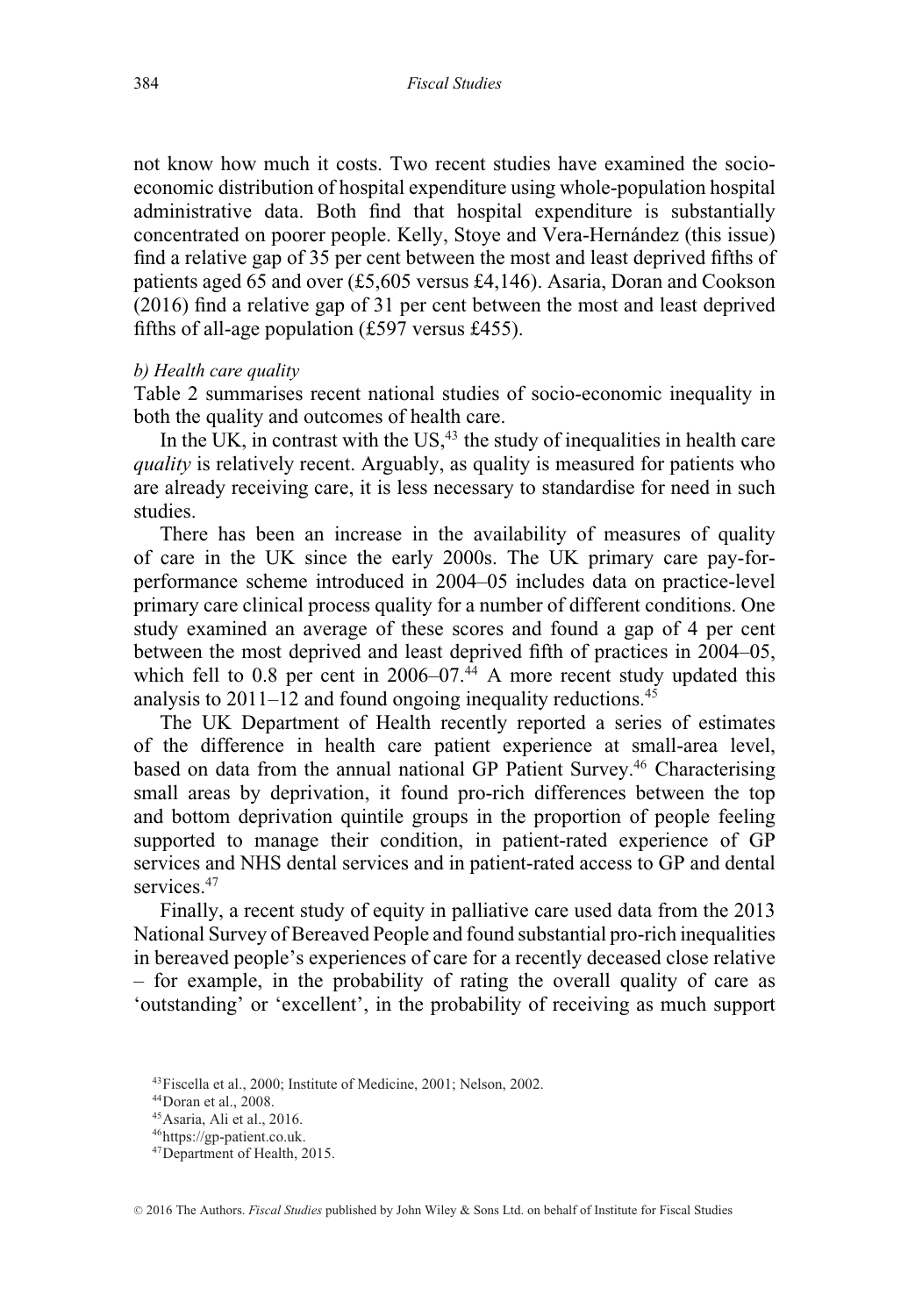| Health care variable [data type]                                                                    | Data vears                    | Risk-adjustment<br>variables | <b>Findings</b>                                                                                                                                                                 | Publication                   |
|-----------------------------------------------------------------------------------------------------|-------------------------------|------------------------------|---------------------------------------------------------------------------------------------------------------------------------------------------------------------------------|-------------------------------|
| Process quality and patient experience                                                              |                               |                              |                                                                                                                                                                                 |                               |
| Primary care process quality [QOF<br>admin data] <sup>a</sup>                                       | $2004 - 05$ to<br>$2011 - 12$ | None <sup>b</sup>            | Slight pro-rich inequity $(4%)$ reducing over<br>time                                                                                                                           | Asaria, Ali et al.,<br>2016   |
| Proportion of people feeling supported to<br>manage their condition [GP Patient<br>Survey]          | $2012$ to<br>2014             | None <sup>b</sup>            | Moderate pro-rich inequity, e.g. most deprived<br>fifth 10 percentage points lower than least<br>deprived fifth                                                                 | Department of<br>Health, 2015 |
| Patient-rated experience of NHS services<br>[GP Patient Survey]                                     | $2012$ to<br>2014             | None <sup>b</sup>            | Slight pro-rich inequity, e.g. percentage point<br>gaps between most and least deprived fifths<br>of 4.7 (GP services), 3 (out-of-hours GP<br>services) and 4 (dental services) | Department of<br>Health, 2015 |
| Patient-rated access to NHS services [GP]<br>Patient Survey]                                        | $2012$ to<br>2014             | Noneb                        | Slight pro-rich inequity, e.g. percentage point<br>gaps between most and least deprived fifths<br>of 5 (GP services) and 3 (dental services)                                    | Department of<br>Health, 2015 |
| Family-rated quality of care for deceased<br>close relative [National Survey of<br>Bereaved People] | 2013                          | Age, sex, cause<br>of death  | Substantial pro-rich inequity, e.g. odds ratio of<br>0.81 between most and least deprived fifths<br>for rating overall quality of care as<br>'outstanding' or 'excellent'       | Dixon et al.,<br>2015         |

| `ABLE |  |
|-------|--|
|       |  |

# Inequality in overall health care quality and outcomes in England: selected recent national studies

(*Continued*)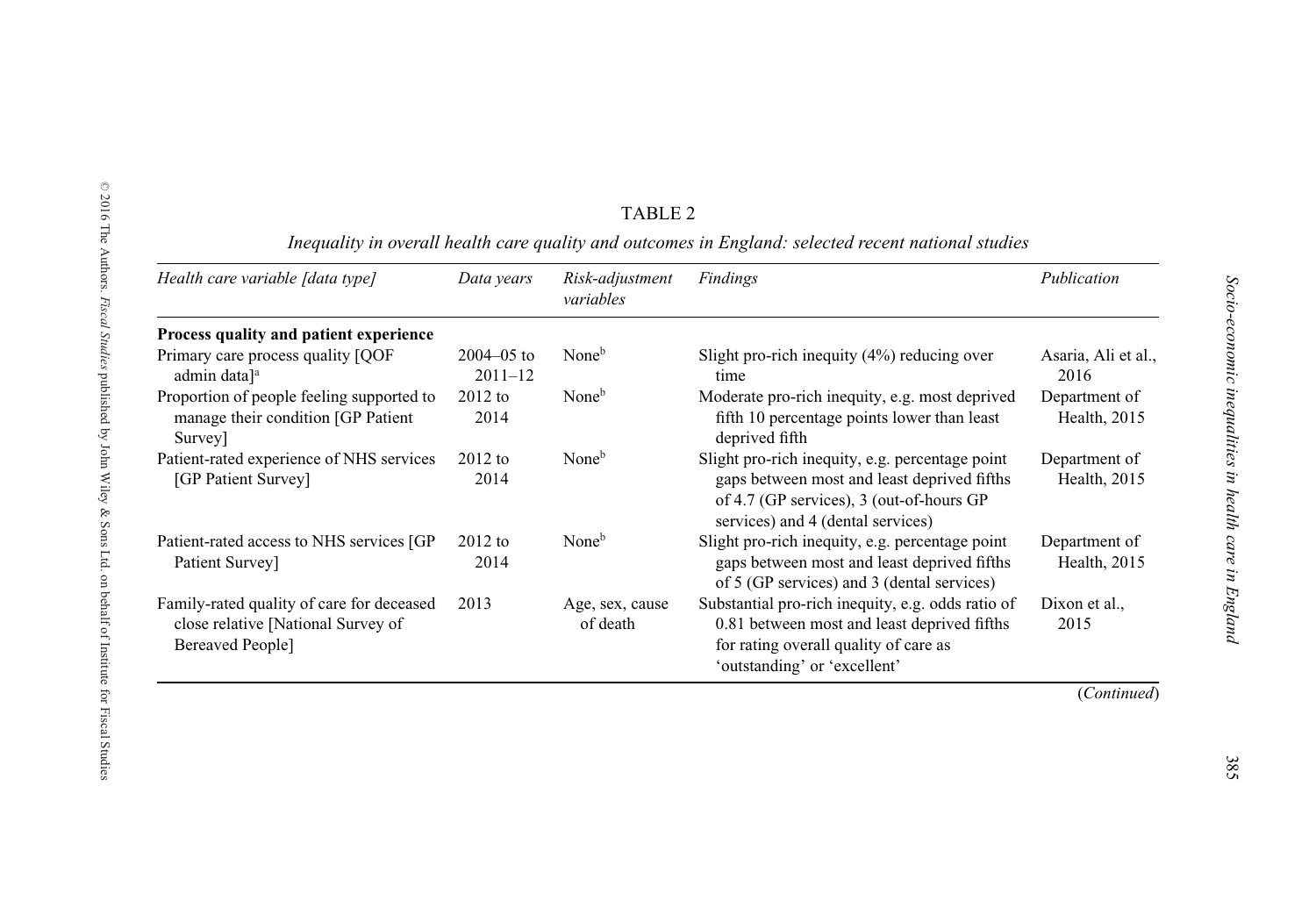| i<br>I<br>×<br>o m |  |
|--------------------|--|
| I<br>×<br>٠        |  |
|                    |  |

|                                                                                                        |                               | TABLE 2<br>Continued         |                                                                                                                                                                                    |                             |                |
|--------------------------------------------------------------------------------------------------------|-------------------------------|------------------------------|------------------------------------------------------------------------------------------------------------------------------------------------------------------------------------|-----------------------------|----------------|
| Health care variable [data type]                                                                       | Data years                    | Risk-adjustment<br>variables | Findings                                                                                                                                                                           | Publication                 |                |
| <b>Outcomes</b>                                                                                        |                               |                              |                                                                                                                                                                                    |                             |                |
| Emergency hospitalisation for chronic<br>ambulatory care sensitive conditions<br>[hospital admin data] | $2004 - 05$ to<br>$2011 - 12$ | Age and sex<br>only          | Substantial pro-rich inequality, e.g. in $2011-12$<br>the most deprived fifth nearly 2.5 times<br>more likely to suffer avoidable<br>hospitalisation than the least deprived fifth | Asaria, Ali et al.,<br>2016 | Fiscal Studies |
| Mortality amenable to health care<br>[Office for National Statistics (ONS)<br>admin data]              | $2004 - 05$ to<br>$2011 - 12$ | Age and sex<br>only          | Substantial pro-rich inequality                                                                                                                                                    | Asaria, Ali et al.,<br>2016 |                |
| Dying at home [National Survey of<br><b>Bereaved People]</b>                                           | 2013                          | Age, sex, cause<br>of death  | Substantial pro-rich inequality (odds ratio of<br>0.67 between most and least deprived fifths)                                                                                     | Dixon et al.,<br>2015       |                |

<sup>a</sup>The quality and outcomes framework (QOF) is the UK primary care pay-for-performance programme; this study used a composite of indicators from multiple different clinical domains, importance weighted by expected mortality impact.

<sup>b</sup>Whether risk adjustment is appropriate for quality indicators is debatable; without risk adjustment, the measure of unfair socio-economic inequality may be partiallyconfounded by unfair inequalities related to age, sex and other risk factors.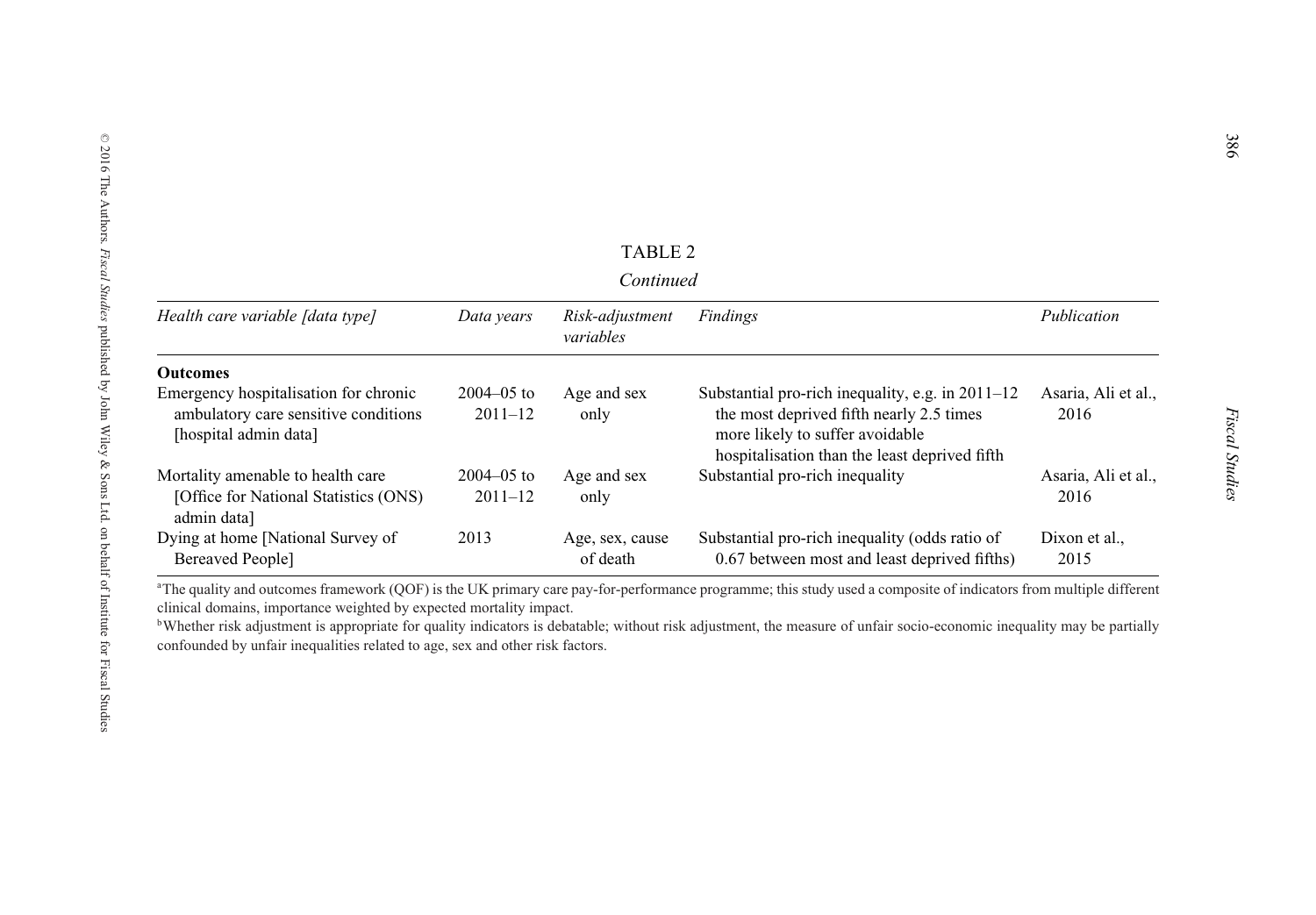as needed from health and social services and in the probability of dying at home  $48$ 

#### *c) Health care outcomes*

To date, most studies of socio-economic inequality in overall health care outcomes have been conducted at population level and have adjusted for age and sex but not for morbidity and other risk factors beyond the immediate control of health care providers. One study of administrative data from 2004–05 to 2011–12, for example, found substantial pro-rich inequality in both avoidable emergency hospitalisation and mortality amenable to health care, which reduced slightly during the period.<sup>49</sup> However, we cannot draw conclusions about how far these pro-rich inequalities are 'unfair' inequalities attributable to inadequate health care, as opposed to worse health among poorer populations attributable to wider health production processes.

Patient-level studies of health care outcomes can control more accurately for morbidity and other individual-level risks of poor health care outcomes that are beyond the immediate control of health care providers. A limitation, however, is that patient-level studies focus on patients who have succeeded in getting access to health care and so may give a selective picture of inequalities in the general population – including outcomes for people who do not receive appropriate care. Furthermore, morbidity at the point of treatment may partly be due to inadequate health care in past years. A longitudinal perspective on fairness in health care would therefore need to allow for the dynamic relationship between health care and morbidity and not merely treat current morbidity as an exogenous risk factor.

#### **2. Condition-specific studies of specific sub-populations**

In this subsection, we review a selection of recent national studies of inequalities in services for specific clinical conditions. One of the advantages of the condition-specific approach is that there is less heterogeneity in need within conditions than across conditions. However, there is no reason to expect no heterogeneity nor that this heterogeneity is not socially graded.

Table 3 summarises selected national studies of socio-economic inequality in care for cancer, circulatory disease and osteoarthritis. Our selection is reasonably representative of the selection of topics in the published literature, which tends to reflect the priorities of policymakers and researchers rather than a more systematic assessment of importance in terms of expenditure, disease burden or potential health gain. The five disorders with the highest burden of disease in the UK in 2010 were low back pain, falls, major depressive disorder,

<sup>48</sup>Dixon et al., 2015.

<sup>49</sup>Asaria, Ali et al., 2016.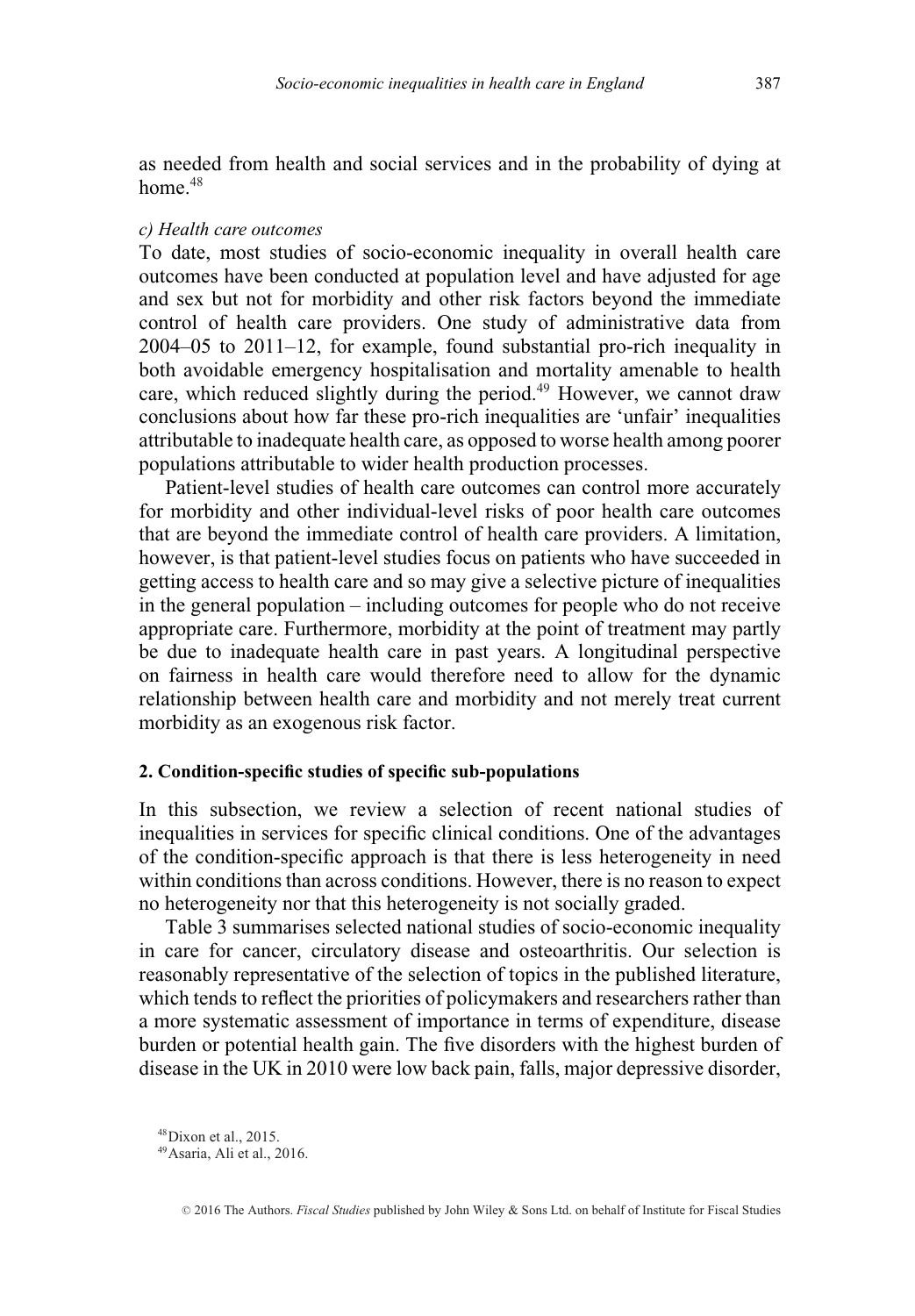| Health care variable [data type]                                 | Data years   | Risk-adjustment<br>variables | Findings                                                                                                                                    | Publication                                  |
|------------------------------------------------------------------|--------------|------------------------------|---------------------------------------------------------------------------------------------------------------------------------------------|----------------------------------------------|
| Cancers                                                          |              |                              |                                                                                                                                             |                                              |
| Late-stage diagnosis [admin data]                                | 1998 to 2000 | None                         | Most deprived fifth less likely<br>diagnosed with breast cancer at<br>early stage I (36.3% vs 39.2%)                                        | Downing et al.,<br>2007                      |
| Proportion of inpatients admitted as<br>emergencies [admin data] | 1999 to 2006 | None                         | Most deprived fifth more likely<br>admitted as emergencies (colorectal<br>37.9% vs 28.9%, breast 17.0% vs<br>10.7% and lung 55.2% vs 48.3%) | Raine et al., 2010                           |
| Re-operation rates [admin data]                                  | 2000 to 2008 | Age, sex,<br>co-morbidity    | More deprived patients more likely to<br>require re-operation following<br>bowel cancer surgery                                             | Burns et al., 2011                           |
| Survival rates [admin data]                                      | 1974 to 2004 | Age, sex                     | Pro-rich inequality for rectal and<br>breast cancer                                                                                         | Lyratzopoulos<br>et al., 2011                |
| <b>Circulatory diseases</b>                                      |              |                              |                                                                                                                                             |                                              |
| Various utilisation measures<br>[Health Survey for England]      | 2003, 2006   | Age, sex,<br>morbidity       | Pro-rich inequalities in outpatient<br>visits, electrocardiography tests and<br>heart surgery                                               | Vallejo-Torres and<br>Morris, 2013           |
| Secondary prevention after stroke<br>[admin data]                | 1995 to 2005 | Age, sex                     | No deprivation-related inequality                                                                                                           | Raine et al., 2009                           |
| Medication for coronary disease<br>[admin data]                  | 2003, 2007   | Age, sex                     | No deprivation-related inequality for<br>patients after heart attack or with<br>chronic angina                                              | Hawkins et al.,<br>2013                      |
| Waiting times for bypass surgery<br>and angioplasty [admin data] | 2002 to 2010 | Age, sex,<br>co-morbidity    | Gap between most and least deprived<br>fifths fell to $10\%$ (surgery) and $15\%$<br>(angioplasty) by 2010                                  | Moscelli et al.,<br>2015 (working)<br>paper) |

# TABLE 3Inequality in condition-specific health care in England: selected recent national studies

(*Continued*)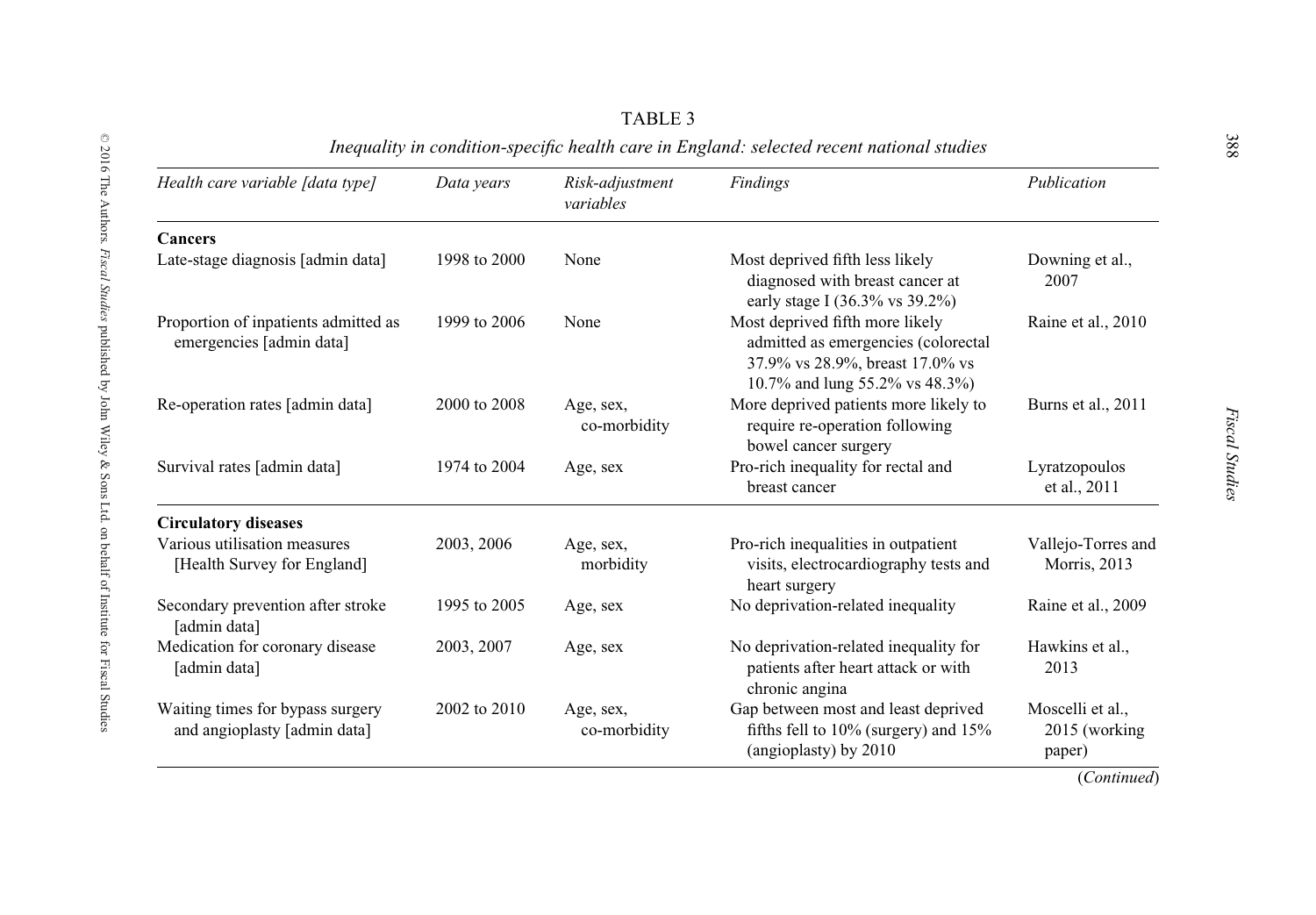| Continued                                              |              |                                                             |                                                                                                                       |                           |  |  |
|--------------------------------------------------------|--------------|-------------------------------------------------------------|-----------------------------------------------------------------------------------------------------------------------|---------------------------|--|--|
| Health care variable [data type]                       | Data years   | Risk-adjustment<br>variables                                | Findings                                                                                                              | Publication               |  |  |
| <b>Osteoarthritis</b>                                  |              |                                                             |                                                                                                                       |                           |  |  |
| Non-emergency hip and knee<br>replacement [admin data] | 2002         | Age, sex, modelled<br>need                                  | Adjusted rate ratios of 0.31 (hip) and<br>0.33 (knee) between most and least<br>deprived fifths                       | Judge et al., 2010        |  |  |
| Specialist referral for hip pain<br>[survey data]      | 2001 to 2007 | Not applicable                                              | Most deprived fifth less likely to be<br>referred for hip pain than least<br>deprived fifth $(14\% \text{ vs } 20\%)$ | McBride et al.,<br>2010   |  |  |
| Waiting times [admin data]                             | 1997 to 2007 | Age, sex                                                    | Most deprived fifth initially had longer<br>waits, but these gaps disappeared by<br>$mid$ 2000s                       | Cooper et al., 2009       |  |  |
| Patient-reported outcome gains<br>[admin data]         | 2009 to 2011 | Age, sex, ethnicity,<br>detailed set of<br>health variables | Gap between top and bottom<br>deprivation fifths of 2.8 (hip) and<br>2.4 (knee) on a scale of 0 to 48                 | Neuburger et al.,<br>2013 |  |  |

TABLE 3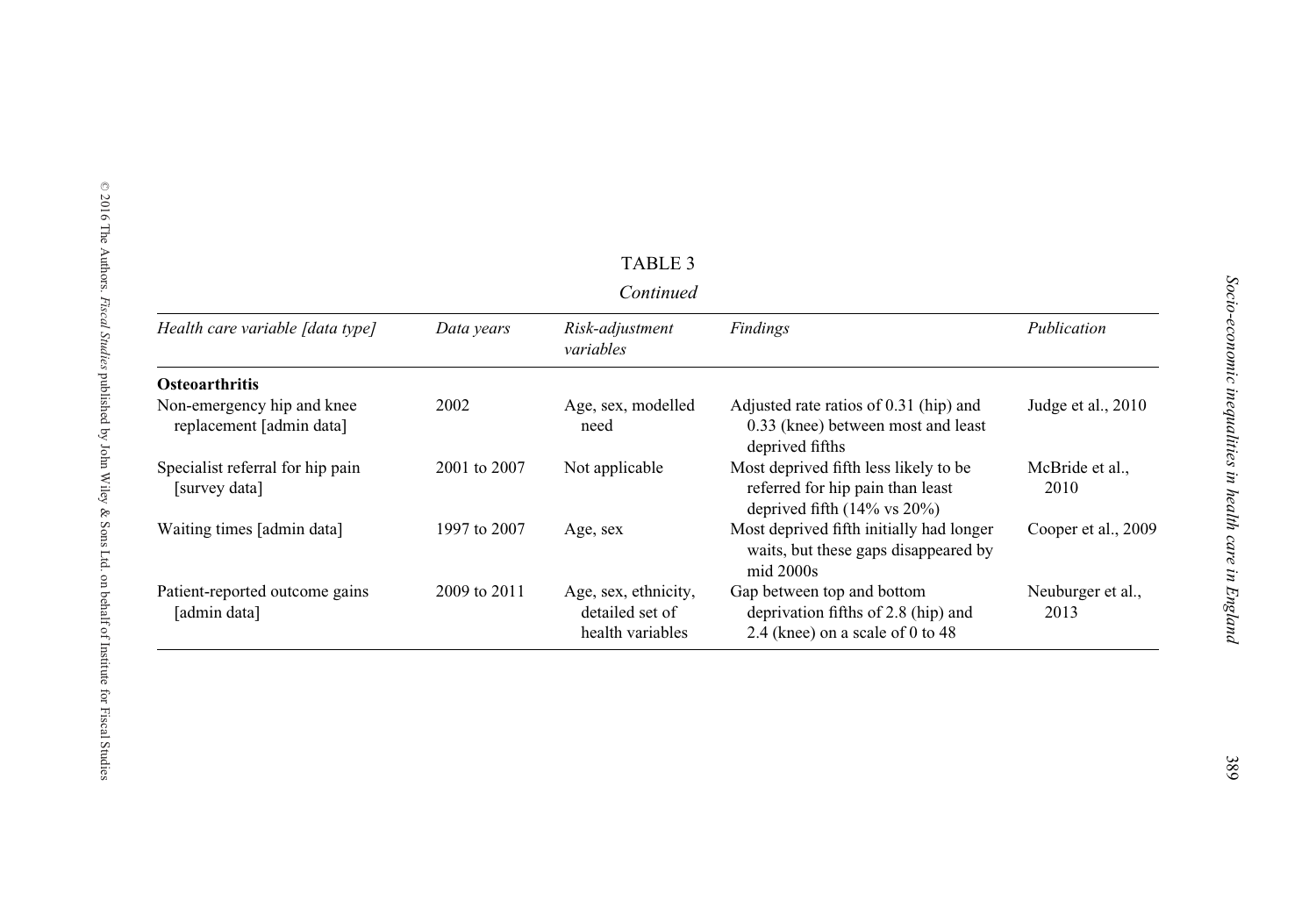neck pain and other musculoskeletal disorders.<sup>50</sup> These five disorders receive substantially less attention in the health care inequality literature than cancer (no form of which is in the top 26 disorders by burden of disease), circulatory disease (ischaemic heart disease is number 19 and stroke number 23) and osteoarthritis (number 11).<sup>51</sup> As with the general population studies, most of the condition-specific studies are cross-sectional in nature and do not report trends in health care inequities over time. $52$ 

#### *a) Cancer*

It is well established that even in England, where the monetary price of care is zero, poorer patients tend to present at a later stage of cancer. For example, using data from 1998 to 2000, one study found that patients in the least deprived fifth of neighbourhoods are more likely to be diagnosed with breast cancer at early stage I (39.2 per cent versus 36.3 per cent) and less likely to be diagnosed at advanced stage IV  $(5.0 \text{ per cent} \text{ versus } 7.0 \text{ per cent})$ .<sup>53</sup> Poorer patients are also more likely to be admitted as emergencies. A study using data from 1999 to 2006 found that cancer patients from the most deprived fifth of neighbourhoods in England are more likely to be admitted to hospital as emergencies than those from the least deprived fifth (colorectal cancer 37.9 per cent versus 28.9 per cent, breast cancer 17.0 per cent versus 10.7 per cent and lung cancer 55.2 per cent versus 48.3 per cent).<sup>54</sup> The same study also found that deprived patients are less likely to receive the preferred surgical procedures for these cancers. It is not known how far these patterns reflect differences in careseeking behaviour and late presentation, as opposed to poorer-quality care for patients of lower socio-economic status (SES).

Poorer patients also have worse outcomes from cancer treatment in England, a finding echoed in other high-income countries.<sup>55</sup> For example, even after allowing for observable co-morbidity, patients living in more deprived neighbourhoods of England are more likely to experience re-operation or mortality following bowel cancer surgery.<sup>56</sup> Socio-economic inequalities in cancer survival following diagnosis are also well documented.<sup>57</sup>

 $52A$  few studies report trends in socio-economic inequality in mortality over time. These studies typically find a mixed pattern of decreasing absolute inequality together with increasing relative inequality as a proportion of the average (Bajekal et al., 2013).

<sup>53</sup>Downing et al., 2007.

<sup>54</sup>Raine et al., 2010.

<sup>55</sup>Palmer and Schneider, 2005.

<sup>56</sup>Burns et al., 2011.

<sup>57</sup>Coleman et al., 2004; Rachet et al., 2010; Lyratzopoulos et al., 2011.

<sup>50</sup>Murray et al., 2013.

<sup>&</sup>lt;sup>51</sup>We could only find one national study of socio-economic inequality in any of these areas – a 'twincondition' study that looked at cardiovascular screening for patients with severe mental illness (Osborn et al., 2011) – plus one national study of ethnic-related inequalities in GP visits and antidepressant use for patients with common mental disorders (Cooper et al., 2013).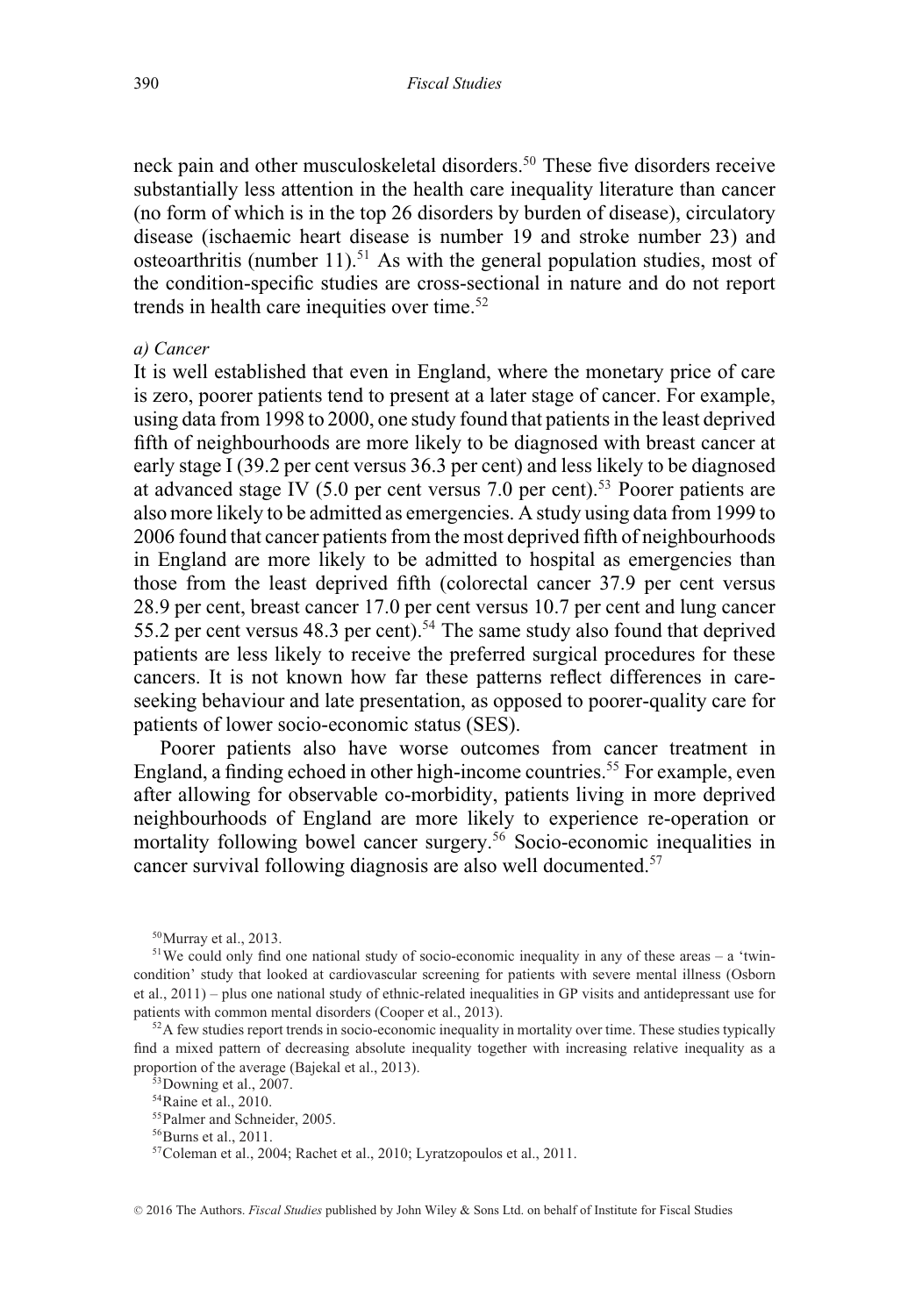#### *b) Circulatory disease*

In contrast to cancer treatment, several recent studies of circulatory disease have found fewer differences across SES groups. One study using Health Survey for England data from 2003 and 2006 found pro-rich inequalities in outpatient visits, electrocardiography tests and heart surgery.<sup>58</sup> Another study, using practice-level administrative data from 2006–07, found that practices serving more deprived populations were less likely to prescribe statins (a cholesterol-lowering medication) for primary prevention of cardiovascular disease in low-risk patients.<sup>59</sup> However, a patient-level study using followup data for 2005–07 from the Whitehall study of civil servants found no socio-economic difference in use of cholesterol-lowering medication related to employment grade. $60$  Furthermore, studies looking at secondary prevention following cardiovascular events or diagnosis in higher-risk patients have found no pro-rich inequities. Using patient-level clinical registry data from 1995 to 2005, one study found no deprivation-related difference in secondary prevention after stroke.<sup>61</sup> Another study using patient-level clinical registry data found no deprivation-related inequities in medical treatments for patients following heart attack or with chronic angina or requiring secondary prevention.<sup>62</sup> After controlling for available measures of need, a study using data from 1985 to 1999 found no association between social position and the use of cardiac procedures or secondary prevention drugs. $63$  Finally, a smallarea study using data from 2001 to 2008 also found no clear evidence of inequality in coronary revascularisation procedures favouring people living in less deprived neighbourhoods. $64,65$ 

Waiting times are used to ration demand in a system in which prices are zero. They are therefore particularly important in the English NHS context, although there have been substantial falls in NHS hospital waiting times since the early 2000s.<sup>66</sup> Interestingly, as waiting times have fallen for heart procedures, so have differences in waiting times across groups. One paper found a 35 per cent difference in waiting time – within the same NHS hospital – for patients undergoing non-emergency heart revascularisation procedures in

<sup>65</sup>These studies contradict findings from earlier studies in the 1990s (Goddard and Smith, 2001) – for example, a study using data from 1993 to 1997 that found that GP practices serving areas of high deprivation had lower need-adjusted utilisation of coronary angiography and revascularisation (Hippisley-Cox and Pringle, 2000). However, these earlier studies tended to have less detailed controls for need, so we cannot tell whether there has been change over time.

<sup>66</sup>Propper et al., 2008.

<sup>58</sup>Vallejo-Torres and Morris, 2013.

<sup>59</sup>Fleetcroft, Schofield and Ashworth, 2014.

 $60$ Forde et al., 2011. There was a substantial ethnic gap: a substantial differential among high-risk individuals, favouring white over South Asian people.

 $61$ Raine et al., 2009.

<sup>62</sup>Hawkins et al., 2013.

<sup>63</sup>Britton et al., 2004.

<sup>64</sup>Cookson, Laudicella and Donni, 2012.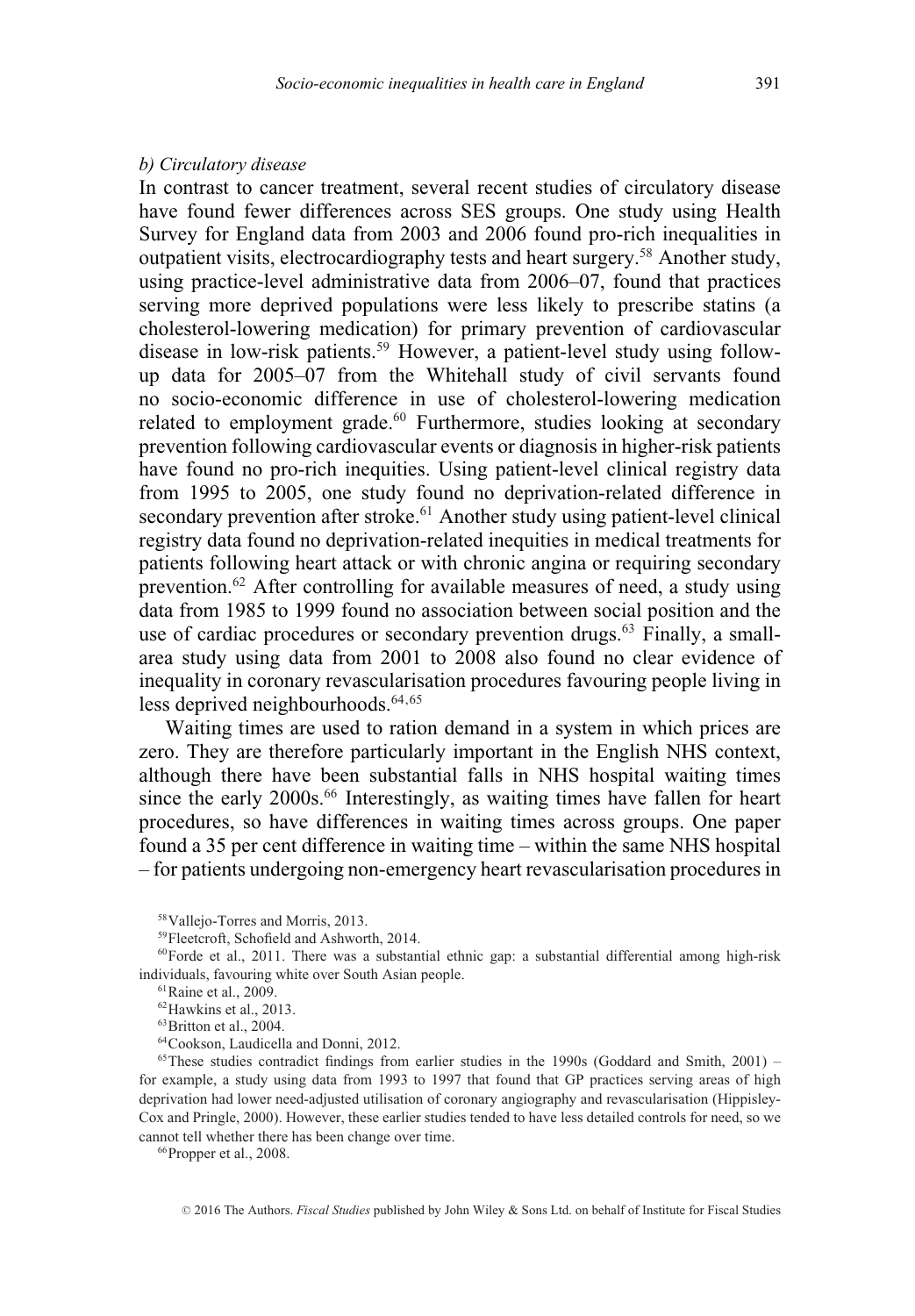2002 between the most deprived and least deprived groups. $67$  This difference fell to 10 per cent by 2010. There was a corresponding fall for angioplasty from 50 per cent in 2002 to 15 per cent in 2010. $^{68}$ 

#### *c) Hip and knee joint replacement for osteoarthritis*

Two national studies using small-area-level administrative data found evidence of substantial deprivation-related inequality in total hip replacement in the early 2000s, both before and after allowing for small-area-level need.<sup>69</sup> The second study estimated a considerably larger magnitude of inequality, due to use of a modelled estimate of small-area need rather than age and sex adjustment alone. This study found need-adjusted rate ratios of 0.31 and 0.33 respectively for hip and knee replacement in the over-50s in 2002, suggesting that people living in the least deprived fifth of neighbourhoods in England are three times more likely to receive a needed hip or knee replacement than those in the most deprived fifth. These are surprisingly large inequalities, especially given that these data focus only on publicly-funded hip replacements and a substantial proportion of hip and knee replacements are performed privately (around a quarter at the time these studies were conducted, though this share fell during the 2000s as NHS waiting times fell). Further, the findings for hip and knee replacement are somewhat unusual as many other elective hospital procedures (including cataract surgery, heart revascularisation and overall elective services) do not exhibit pro-rich inequalities of this kind.<sup>70</sup> One study using data from 2001 to 2007 found substantial differences between the most and least deprived fifth of neighbourhoods in England in rates of primary care referral for hip pain (14 per cent versus 20 per cent) and dyspepsia (12 per cent versus  $15$  per cent).<sup>71</sup> Socio-economic inequality in the utilisation of joint replacement may partly be explained by the fact that there is substantial clinical uncertainty about the appropriate timing of surgery, and patients often have to navigate their way through a lengthy series of outpatient consultations before being admitted for surgery.<sup>72</sup>

Studies using administrative data in the late 1990s and early 2000s have also found 'pro-rich' inequalities in waiting times for hip and knee joint replacement (and other 'high-profile' types of low-risk elective surgery, including cataract

<sup>67</sup>Moscelli et al., 2015.

<sup>70</sup>Cookson, Laudicella and Donni, 2012.

<sup>71</sup>McBride et al., 2010.

<sup>72</sup>Marques et al., 2014.

<sup>&</sup>lt;sup>68</sup>These inequalities in waiting times may partly be caused by differential care-seeking behaviour, such as non-attendance at appointments and less effective self-advocacy in persuading NHS clinicians and administrators of the need for a shorter waiting time. They may also reflect provider behaviour during clinician–patient interactions, such as 'unconscious bias' in how clinicians frame consultations with different social groups (van Ryn and Burke, 2000; Balsa, McGuire and Meredith, 2005; Willems et al., 2005; Haider et al., 2011).

<sup>69</sup>Cookson, Dusheiko and Hardman, 2007; Judge et al., 2010.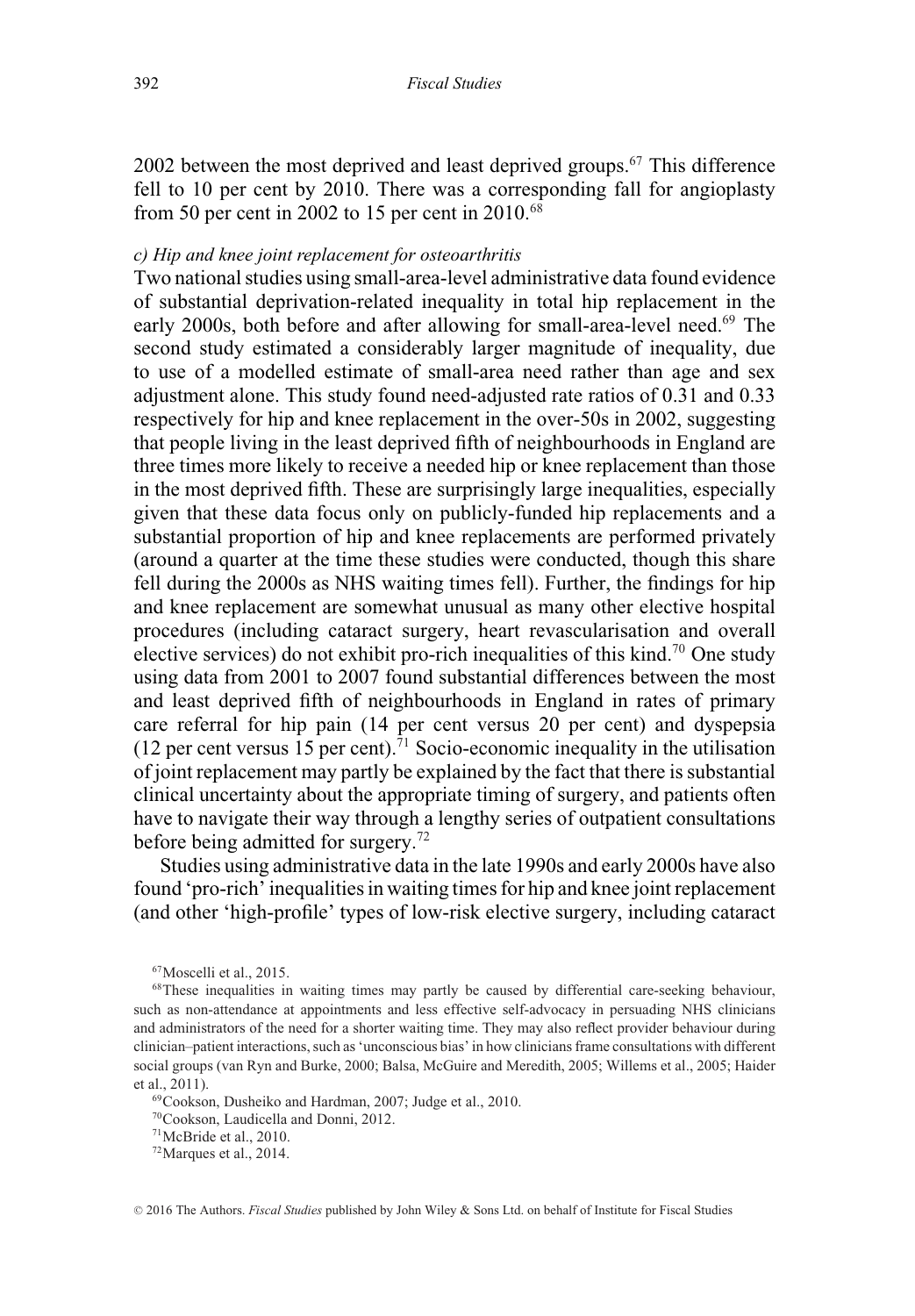surgery). One study found a 7 per cent longer waiting time for hip replacement for patients living in the most deprived areas than for those living in the most affluent areas in the year  $2001-\overline{02}$ .<sup>73</sup> However, inequalities in waiting times for hip and knee replacement reduced between the late 1990s and the 2000s as average waiting times fell.<sup>74</sup> Indeed, inequalities in waiting times for hip and knee replacement had disappeared by the mid 2000s while those for heart treatment persisted. Furthermore, from both the joint replacement and the heart treatment studies, there is some indication that inequalities in waiting times for elective hospital-based treatment have fallen whilst inequalities in the use of these treatments have not fallen.<sup>75</sup> This may be due to the difference in the absolute changes in these two variables: the fall in waiting times during the 2000s was larger than the growth in utilisation.<sup>76</sup> So as waiting times have become very low, it may no longer be worth richer individuals investing in actions to reduce them, meaning that the benefits of falling waiting times have been disproportionately felt by poorer individuals.

Finally, a recent study using patient-level administrative data found evidence of deprivation-related inequalities in patient-reported outcome measures after hip and knee replacement surgery from 2009 to  $2011$ .<sup>77</sup> These inequalities were attenuated but not eliminated by adjusting for risk in the form of pre-operative health and disease severity. However, the adjusted differences were small: absolute differences between top and bottom deprivation fifths of 2.8 and 2.4, on a scale of 0 to 48, respectively for hip replacement (Oxford Hip Score) and knee replacement (Oxford Knee Score).

#### *d) Preventive care*

Table 4 summarises selected recent national studies of socio-economic inequality in preventive care, including dental check-ups, eye tests and condition-specific studies of adult screening and childhood vaccination.

Preventive care inequalities are pervasive and can be substantial, as one would expect from a health production perspective in so far as poorer individuals are less able and willing to invest in health.<sup>78</sup> In addition, neither dental check-ups nor eye tests are universally funded by the NHS, though there are various age- and means-related subsidies.<sup>79</sup>

Most condition-specific studies of equity in preventive care focus on screening and vaccination programmes that target particular 'at-risk'

<sup>73</sup>Laudicella, Siciliani and Cookson, 2012.

<sup>74</sup>Cooper et al., 2009.

<sup>75</sup>Cookson, Laudicella and Donni, 2012.

<sup>&</sup>lt;sup>76</sup>The overall growth in inpatient utilisation of heart surgery (coronary artery bypass grafting, CABG) was around 35 per cent whereas the reduction in waiting times for CABG was nearly 70 per cent. Waiting times for CABG fell from around 160 days to around 50 days.

<sup>77</sup>Neuburger et al., 2013.

<sup>78</sup>Goddard and Smith, 2001; Dixon et al., 2007.

<sup>79</sup>Labeit, Peinemann and Baker, 2013.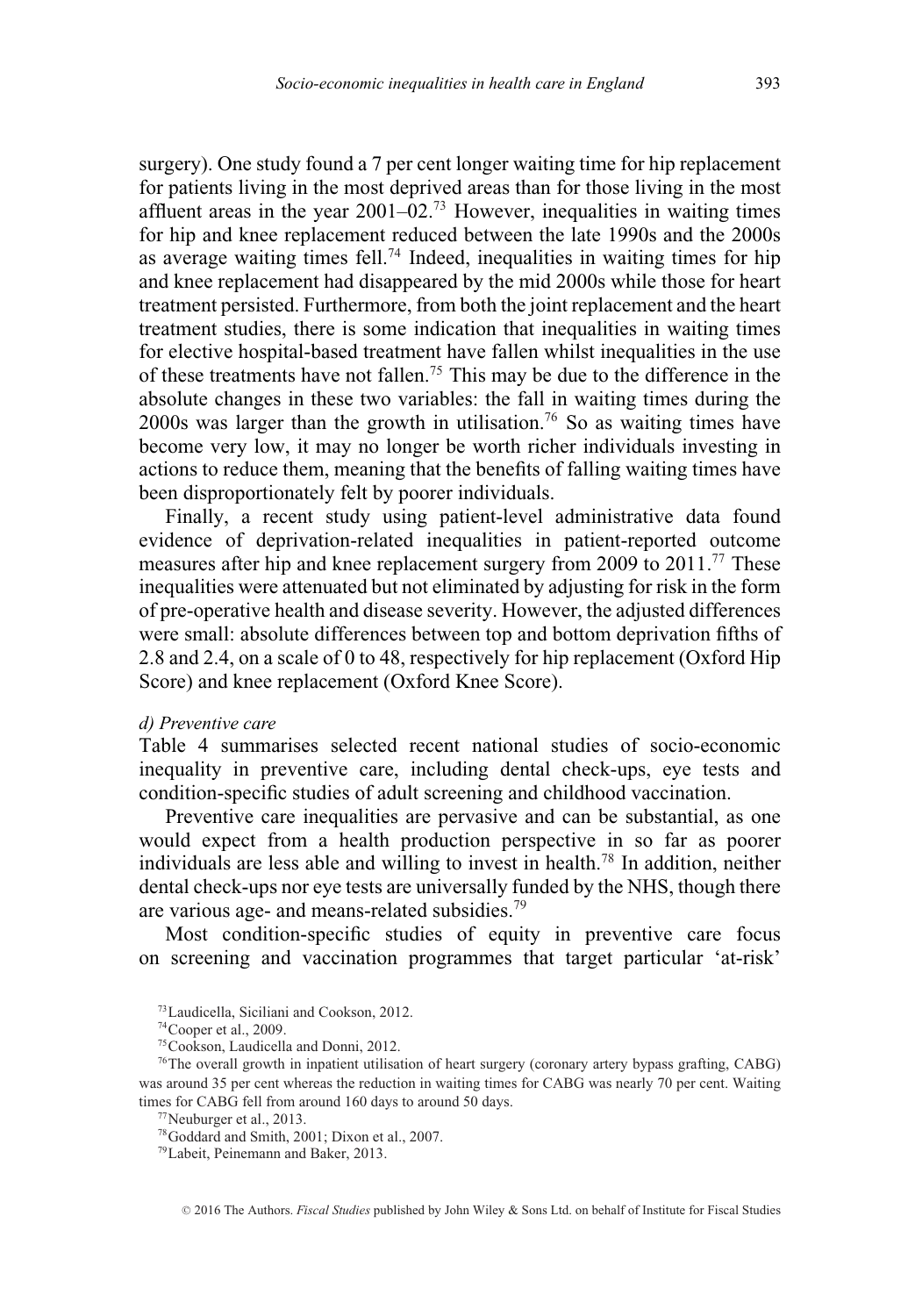|                                                                                                     |                               | TABLE 4<br>Inequality in preventive care in England: selected recent national studies                                                                             |                                        | 394            |
|-----------------------------------------------------------------------------------------------------|-------------------------------|-------------------------------------------------------------------------------------------------------------------------------------------------------------------|----------------------------------------|----------------|
| Health care variable [data type]                                                                    | Data years                    | Findings                                                                                                                                                          | Publication                            |                |
| Dental check-ups [British Household<br>Panel Survey]                                                | 2009                          | Substantial pro-rich inequity (19% relative gap<br>between 58% for the poorest and 69% for the richest<br>household income quintile groups)                       | Devaux and de<br>Looper, $2012$        |                |
| Eye tests [British Household Panel<br>Survey]                                                       | $1992$ to<br>2008             | Substantial pro-rich inequity                                                                                                                                     | Labeit, Peinemann<br>and Baker, 2013   |                |
| Bowel cancer screening participation<br>[admin data]                                                | $2006$ to<br>2009             | Substantial pro-rich inequity: least deprived fifth 74%<br>more likely to participate than most deprived fifth<br>(levels of $61\%$ vs $35\%$ )                   | von Wagner et al.,<br>2011             |                |
| Bowel cancer follow-up testing after<br>initial screening shows there may be<br>cancer [admin data] | $2006$ to<br>2009             | Slight pro-rich inequity: least deprived fifth 3.5% more<br>likely to attend follow-up colonoscopy than most<br>deprived fifth (levels of $89.5\%$ and $86.4\%$ ) | Morris et al., 2012                    | Fiscal Studies |
| Measles, mumps and rubella (MMR)<br>vaccination [admin data]                                        | 2001                          | Slight pro-rich inequity: vaccine uptake slightly higher<br>in less deprived areas $(87\% \text{ vs } 85\%)$                                                      | Middleton and<br>Baker, 2003           |                |
| Human papilloma virus (HPV) cervical<br>cancer vaccine [admin data]                                 | $2008 - 09$ to<br>$2010 - 11$ | No pro-rich inequity: deprivation-related differences in<br>2007-08 pilot disappeared by 2008-09, but<br>ethnicity-related inequities remained                    | Fisher et al., 2014                    |                |
| Cervical cancer screening for women<br>aged 25-64 [World Health Survey]                             | $2002 - 03$                   | Pro-rich inequities                                                                                                                                               | McKinnon, Harper<br>and Moore,<br>2011 |                |
| Cervical cancer screening for women<br>aged 40-74 [National Statistics<br>Omnibus Survey]           | $2005$ to<br>2007             | Pro-educated and ethnic differences                                                                                                                               | Moser, Patnick and<br>Beral, 2009      |                |
| Preventive check-ups with family doctor<br>(GP) [survey data]                                       | 1990s                         | Non-manual occupational classes more likely to have a<br>preventive check-up with their GP                                                                        | Dixon et al., 2007                     |                |

 *Note:* Need adjustment is arguably not necessary for these studies, other than selecting an appropriate age group to study, as in principle everyone in <sup>a</sup> particular age–gender group is in need of particular kinds of screening, vaccination and health check-ups.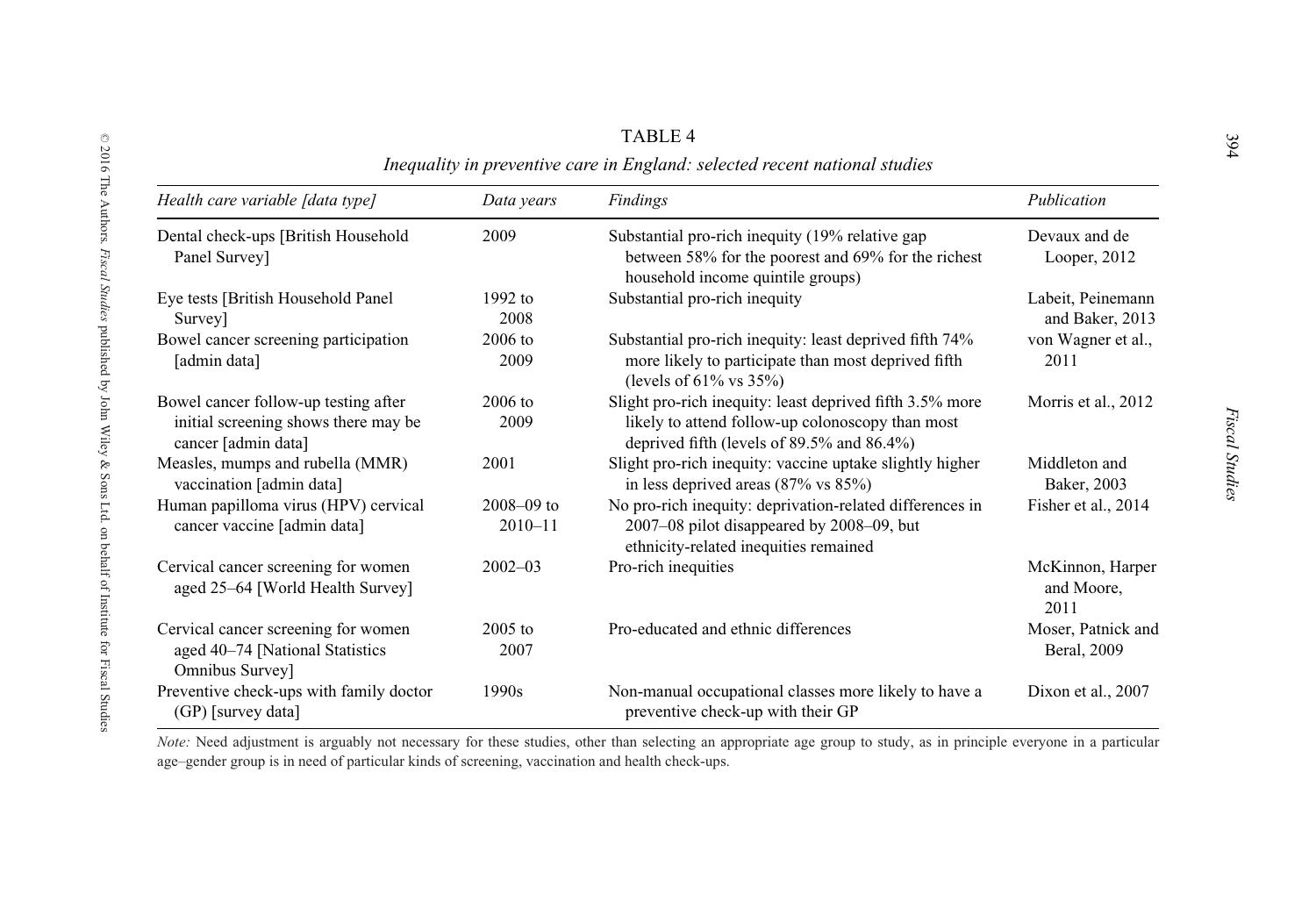sub-populations. The measurement of need is relatively straightforward in studies of this kind, in so far as everyone in a particular age–sex group is considered to need the service in question. For example, the national bowel cancer screening programme in England currently recommends and offers colonoscopy and stool examination screening for colon cancer to all men and women between the ages of 60 and 75 years.<sup>80</sup>

In general, poorer and less-educated patients are less likely to participate in adult screening programmes. For example, in the early stages of the NHS bowel cancer screening programme from 2006 to 2009, there were substantial differences in uptake between people living in the most and least deprived fifth of neighbourhoods in England of 35 per cent versus 61 per cent.<sup>81</sup> Even following positive screening results, people living in the most deprived fifth of neighbourhoods were still a little less likely to attend appointments for further diagnostics and treatment.<sup>82</sup> Children from poor families are also less likely to participate in childhood vaccination programmes. For example, coverage of the measles, mumps and rubella (MMR) vaccine during the 1990s was lower in the most deprived fifth of neighbourhoods of England than in the least deprived fifth (86 per cent versus 92 per cent in 1992 and 85 per cent versus  $87$  per cent in  $2001$ ).<sup>83</sup> Interestingly, this inequality subsequently reversed in the mid 2000s following adverse press coverage of the MMR vaccination, as parents from more affluent neighbourhoods responded more negatively to this media coverage. Socio-economic inequality was also found in uptake of human papilloma virus (HPV) cervical cancer vaccine during pilots in the financial year 2007–08.<sup>84</sup> This was found to disappear in the subsequent national rollout, though ethnic inequalities remained from 2008–09 to 2010–11.<sup>85</sup>

These findings are mirrored in other high-income countries. A recent study of 13 European countries excluding England found pro-rich and pro-educated inequities in breast and colon cancer screening, blood tests and flu vaccination using data from the Survey of Health, Ageing and Retirement in Europe pooled across three survey waves around 2004, 2007 and 2009.<sup>86</sup> Data from the British Household Panel Survey suggest that participation in courses leading to qualifications increases the probability of having a smear test by between 4.3 and 4.4 percentage points.<sup>87</sup> The WHO World Health Survey of 70 countries in

<sup>80</sup>Data on individual health could, in principle, provide further useful information about need within such groups. For example, a person aged 60 with particular risk factors such as a family history of colon cancer may be considered to need screening more than another person of the same age without those risk factors.

<sup>81</sup>Von Wagner et al., 2011.

<sup>82</sup>Rates of colonoscopy following positive faecal occult blood testing (FOBT) in the least and most deprived fifth of neighbourhoods in England were 89.5 per cent and 86.4 per cent respectively (Morris et al., 2012).

<sup>83</sup>Middleton and Baker, 2003.

<sup>84</sup>Roberts et al., 2011.

<sup>85</sup>Fisher et al., 2014.

<sup>86</sup>Carrieri and Wuebker, 2013.

<sup>87</sup>Sabates and Feinstein, 2006.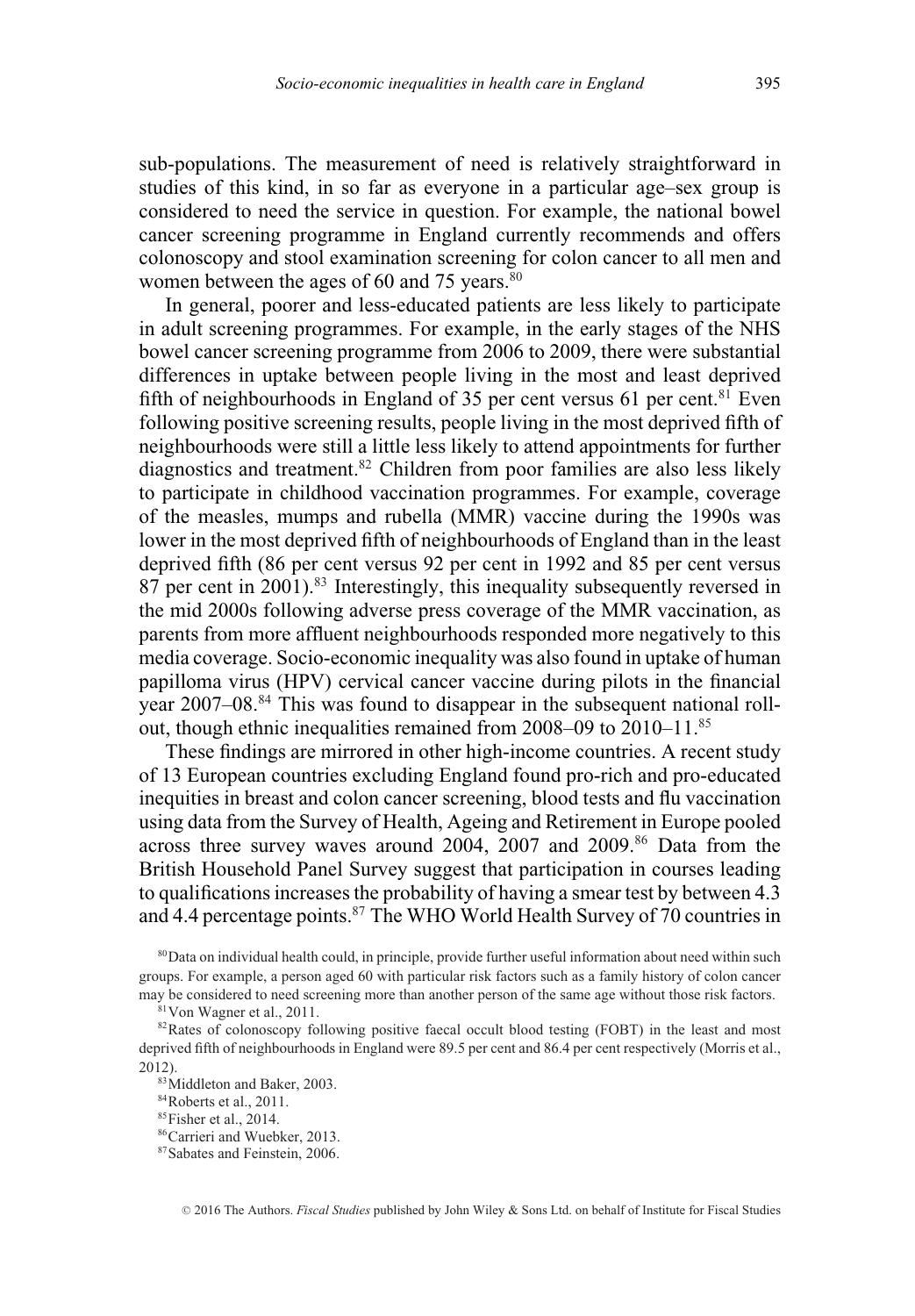2002–03 found slight to moderate pro-rich inequity in cervical cancer screening for women aged 25–64 in 50 out of the 67 countries with screening data<sup>88</sup> and pro-educated inequity pooling across all 22 of the participating European countries including the UK.<sup>89</sup> While the latter finding was not statistically significant within the UK alone, the sample was small (521 women). A larger study of 3,185 women aged 40–74 in 2005–07 did find statistically significant educational and ethnic inequities in cervical screening.<sup>90</sup>

# **V. Discussion**

Our review suggests the following stylised facts about the socio-economic distribution of health care, after some kind of adjustment for need, in England:

- 1. Poorer individuals consume a greater quantity of publicly-funded NHS health care in terms of overall expenditure and utilisation.
- 2. Richer patients tend to achieve better health care outcomes (for example, surgical mortality or preventable hospitalisation) even after adjusting for observable risk factors.
- 3. Richer individuals tend to present to health care providers at an earlier stage of disease progression; consume more medical specialist visits including privately-funded visits; consume more preventive NHS care such as screening and vaccination services; are more likely to receive a needed NHS hip or knee replacement operation and to be referred by their doctor for specialist investigation of hip pain; have shorter waiting times for heart bypass surgery and angioplasty; may receive slightly better NHS quality of care for some conditions as measured by clinical process quality indicators; and report slightly better patient experiences.

The picture is thus one of an overall pro-poor distribution of quantity but a pro-rich distribution of quality, experience and access to services including waits for treatment. However, in terms of magnitude, the pro-rich inequity gaps are generally slight (5 per cent or less) and it is unusual to find a need- or risk-adjusted gap of greater than 10 per cent between the richest and poorest fifths. Furthermore, studies rarely provide detailed information about how far these pro-rich inequities are attributable to the behaviour of NHS health care providers as opposed to socio-economic differences in health care-seeking and self-care behaviour. We therefore recommend that future studies report marginal effects, as well as or instead of concentration indices and odds ratios, so that readers can calculate absolute differences between social groups allowing for covariates.

<sup>88</sup>McKinnon, Harper and Moore, 2011.

<sup>&</sup>lt;sup>89</sup>Palència et al., 2010.

<sup>90</sup>Moser, Patnick and Beral, 2009.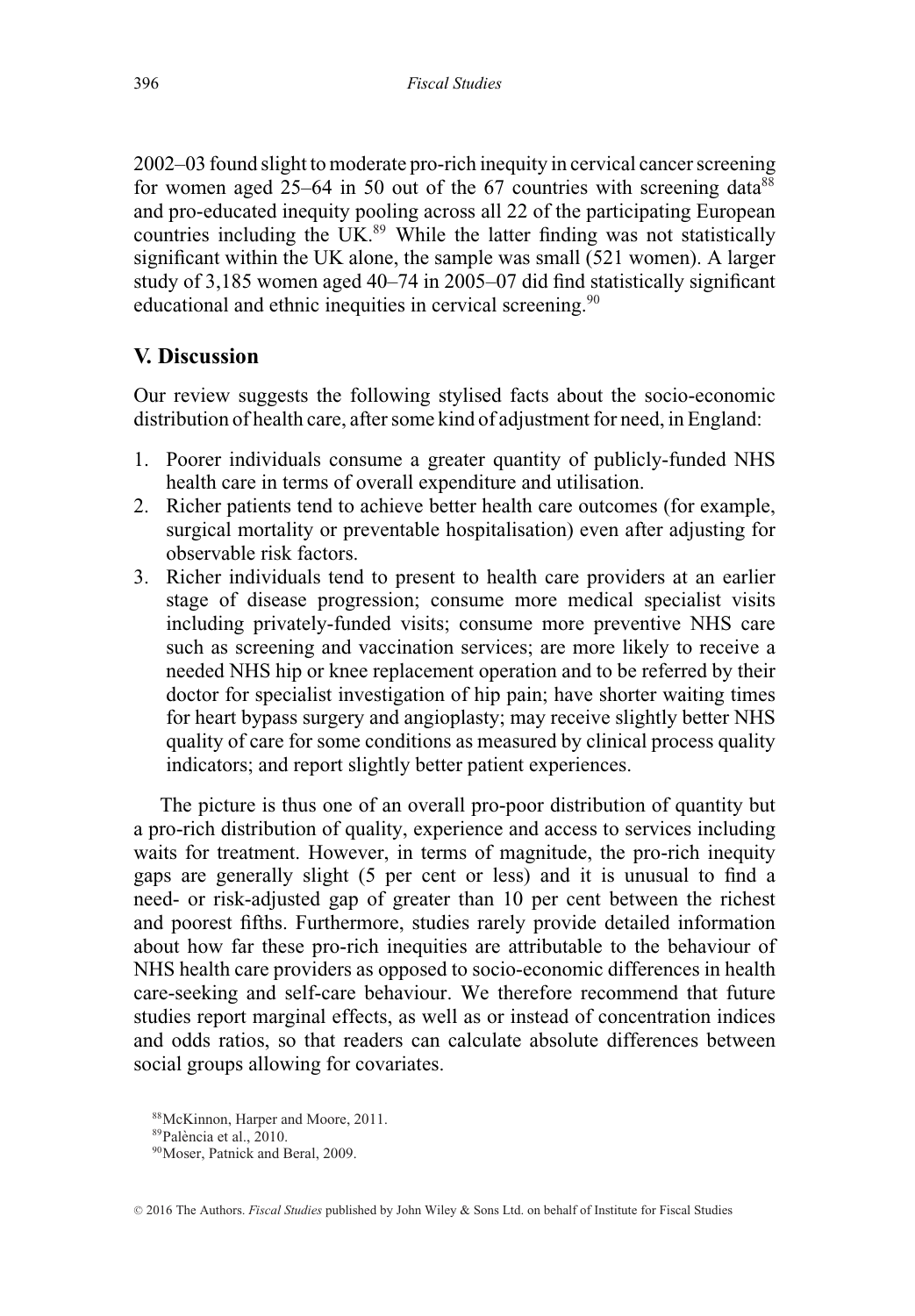These stylised facts make sense in the context of a health production approach where health care is only one input into health and the costs of other inputs differ systematically with income. Individuals who have fewer resources will tend to have worse health at all stages of life. This helps to explain fact (1), since people with worse health need more health care and generally demand more health care in a universal health system such as the English NHS, which sets prices at or close to zero. It also helps to explain fact (2), since people with worse health are at risk of worse health care outcomes. It also helps rationalise the set of facts under point (3). Poorer individuals invest less time and money in improving their health because they have fewer resources to invest, face higher opportunity costs in terms of lost income and household production relative to their limited resources, and may value future health benefits less if they have a higher rate of time preference.<sup>91</sup>

Finally, important gaps in knowledge remain. There are few studies that compare change over time, or that compare performance on equity in health care between different sub-national areas to help managers learn lessons about effective ways of reducing health care inequalities. The selection of condition-specific study topics is skewed by political priorities and researcher interest and convenience. A more systematic approach would place greater emphasis on conditions involving high disease burden, high expenditure, and high potential health gains through more vigorous implementation of costeffective health care. Research is needed to tell us how far inequalities are due to the behaviour of providers and how far to individual choices about health care.<sup>92</sup> Studies of inequalities in health care could usefully be integrated with studies of wider inequalities in health – such as a recent study of trends in inequality in cardiovascular mortality that examines the contributions of trends in treatment uptake and risk factors.<sup>93</sup> Another future research direction is to exploit internationally comparable administrative data sets to make more detailed condition-specific comparisons between health care equity in different countries.<sup>94</sup>

Finally, as is clear from this review, most of the research on whether health care is allocated according to need has focused on appropriate adjustment for need, taking resources as given. But to the extent that ill health drives both health and socio-economic factors, particularly employment, earnings and income, it is no surprise that the poor use more health care. A lifecycle perspective, in which attention is given to the relationship between income and need, will allow a fuller assessment of the extent to which this is inequitable.

<sup>91</sup>For a discussion of this with respect to obesity, see Propper (2005), for example.

<sup>92</sup>Moscelli et al., 2015.

<sup>93</sup>Bajekal et al., 2012.

<sup>&</sup>lt;sup>94</sup>Cookson et al., 2015.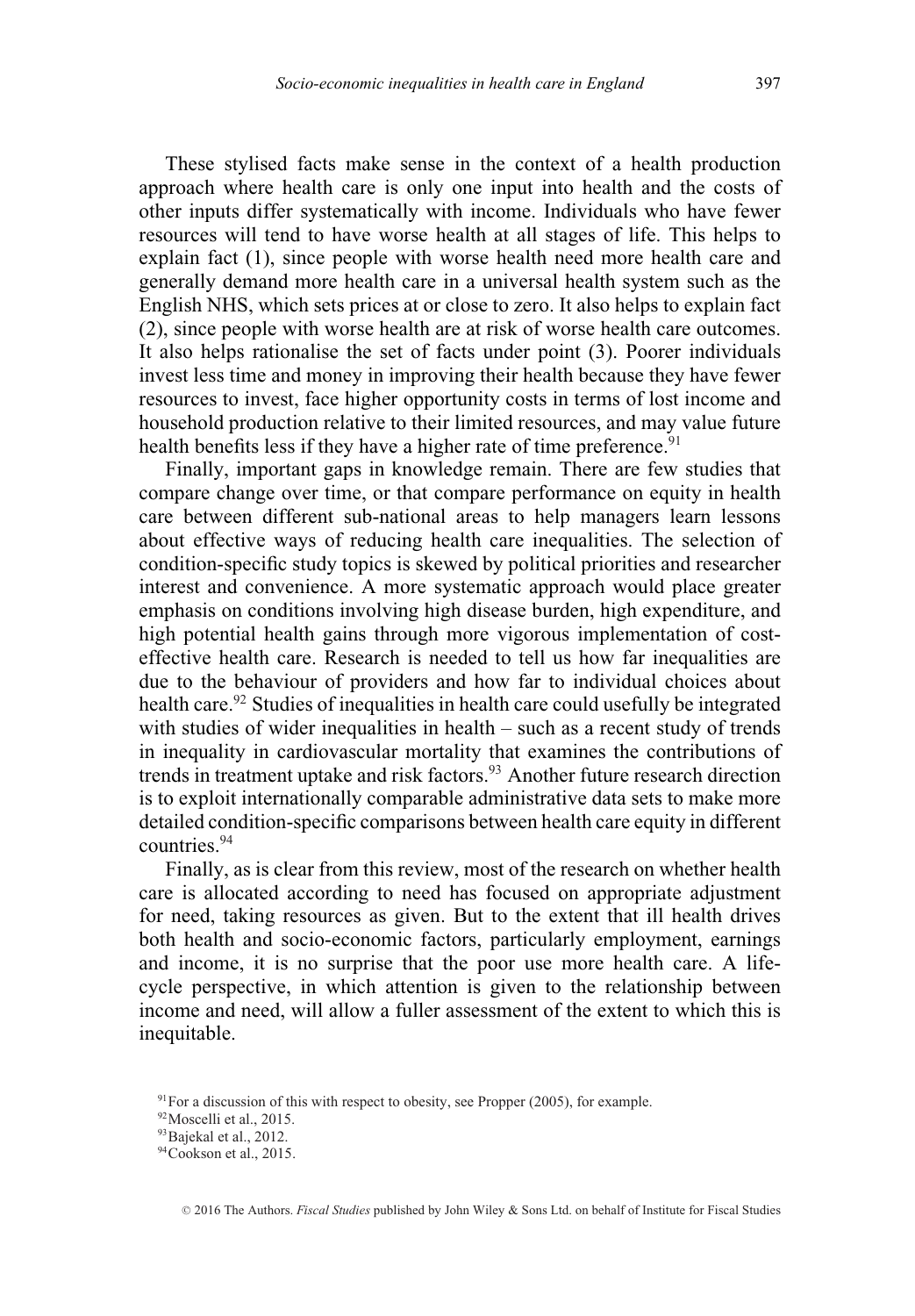## **References**

- Agency for Healthcare Research and Quality (2014), *2014 National Healthcare Quality and Disparities Report*, Rockville, MD.
- Almond, D. and Currie, J. (2011), 'Human capital development before age five', in D. Card and O. Ashenfelter (eds), *Handbook of Labor Economics*, Volume 4B, Amsterdam: North Holland.
- —, and Meckel, K. (2014), 'Fetal origins of lifetime health', in A. Culyer (ed.), *Encyclopedia of Health Economics*, Elsevier.
- Asaria, M., Ali, S. et al. (2016), 'How a universal health system reduces inequalities: lessons from England', *Journal of Epidemiology & Community Health*, doi:10.1136/jech-2015-206742.
- —, Cookson, R., Fleetcroft, R. and Ali, S. (2016), 'Unequal socioeconomic distribution of the primary care workforce: whole-population small area longitudinal study', *BMJ Open*, vol. 6, no. 1, p. e008783.
- —, Doran, T. and Cookson, R. (2016), 'The costs of inequality: whole-population modelling study of lifetime inpatient hospital costs in the English National Health Service by level of neighbourhood deprivation', *Journal of Epidemiology & Community Health*, doi: 10.1136/jech-2016-207447.
- Bago d'Uva, T., Jones, A. M. and van Doorslaer, E. (2009), 'Measurement of horizontal inequity in health care utilisation using European panel data', *Journal of Health Economics*, vol. 28, pp. 280–9.
- —, van Doorslaer, E., Lindeboom, M. and O'Donnell, O. (2008), 'Does reporting heterogeneity bias the measurement of health disparities?', *Health Economics*, vol. 17, pp. 351–75.
- Bajekal, M., Scholes, S., Love, H. et al. (2012), 'Analysing recent socioeconomic trends in coronary heart disease mortality in England, 2000–2007: a population modelling study', *PLoS Medicine*, vol. 9, no. 6, p. e1001237.
- $\overline{a}$ ,  $\overline{a}$ , O'Flaherty, M. et al. (2013), 'Unequal trends in coronary heart disease mortality by socioeconomic circumstances, England 1982–2006: an analytical study', *PLoS ONE*, vol. 8, no. 3, p. e59608.
- Balsa, A. I., McGuire, T. G. and Meredith, L. S. (2005), 'Testing for statistical discrimination in health care', *Health Services Research*, vol. 40, pp. 227–52.
- Bedard, K. and Deschenes, P. (2006), 'The long-term impact of military service on health: evidence from World War II and Korean War veterans', *American Economic Review*, vol. 96, pp. 176–94.
- Britton, A., Shipley, M., Marmot, M. and Hemingway, H. (2004), 'Does access to cardiac investigation and treatment contribute to social and ethnic differences in coronary heart disease? Whitehall II prospective cohort study', *British Medical Journal*, vol. 329, p. 318.
- Burns, E. M., Bottle, A. et al. (2011), 'Variation in reoperation after colorectal surgery in England as an indicator of surgical performance: retrospective analysis of Hospital Episode Statistics', *British Medical Journal*, vol. 343, p. d4836.
- Carrieri, V. and Wuebker, A. (2013), 'Assessing inequalities in preventive care use in Europe', *Health Policy*, vol. 113, pp. 247–57.
- Charlton, J., Rudisill, C., Bhattarai, N. and Gulliford, M. (2013), 'Impact of deprivation on occurrence, outcomes and health care costs of people with multiple morbidity', *Journal of Health Services Research & Policy*, vol. 18, pp. 215–23.
- Coleman, M. P., Rachet, B., Woods, L. M., Mitry, E. et al. (2004), 'Trends and socioeconomic inequalities in cancer survival in England and Wales up to 2001', *British Journal of Cancer*, vol. 90, pp. 1367–73.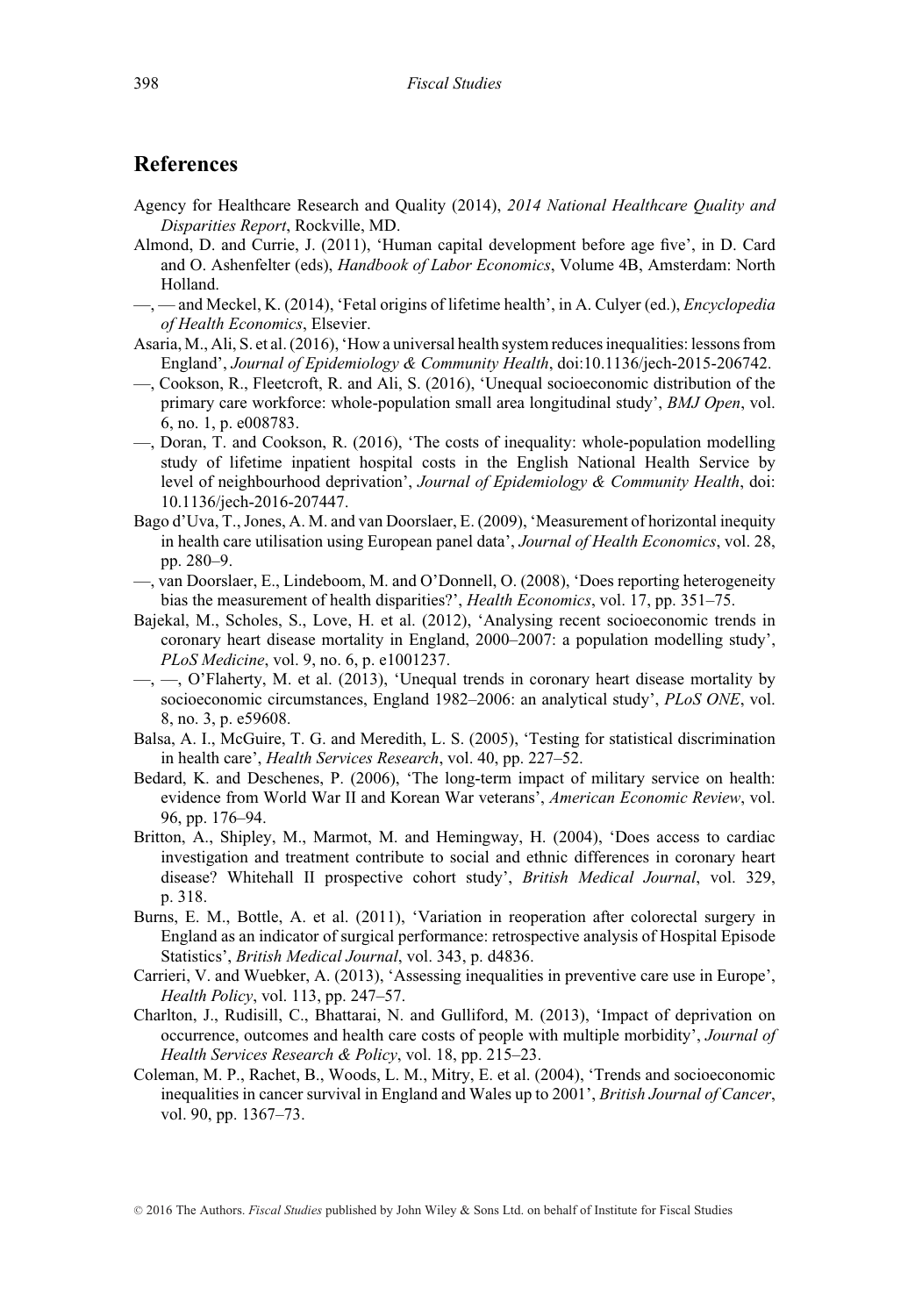- Cookson, R., Dusheiko, M. and Hardman, G. (2007), 'Socioeconomic inequality in small area use of elective total hip replacement in the English National Health Service in 1991 and 2001', *Journal of Health Services Research & Policy*, vol. 12, suppl. 1, pp. S10–17.
- —, Gutacker, N., Garcia-Armesto, S. et al. (2015), 'Socioeconomic inequality in hip replacement in four European countries from 2002 to 2009: area-level analysis of hospital data', *European Journal of Public Health*, vol. 25, suppl. 1, pp. 21–7.
- —, Laudicella, M. and Donni, P. L. (2012), 'Measuring change in health care equity using small-area administrative data: evidence from the English NHS 2001–2008', *Social Science & Medicine*, vol. 75, pp. 1514–22.
- Cooper, C., Spiers, N., Livingston, G. et al. (2013), 'Ethnic inequalities in the use of health services for common mental disorders in England', *Social Psychiatry and Psychiatric Epidemiology*, vol. 48, pp. 685–92.
- Cooper, Z. N., McGuire, A., Jones, S. and Le Grand, J. (2009), 'Equity, waiting times, and NHS reforms: retrospective study', *British Medical Journal*, vol. 339, p. b3264.
- Dardanoni, V. and Wagstaff, A. (1990), 'Uncertainty and the demand for medical care', *Journal of Health Economics*, vol. 9, pp. 23–38.
- Davies, H. T., Crombie, I. K. and Tavakoli, M. (1998), 'When can odds ratios mislead?', *British Medical Journal*, vol. 316, pp. 989–91.
- Davis, K., Stremikis, K., Squires, D. and Schoen, C. (2014), *Mirror, Mirror on the Wall: How the Performance of the U.S. Health Care System Compares Internationally*, New York: Commonwealth Fund.
- Department of Health (2000), *The NHS Plan: A Plan for Investment, a Plan for Reform*.
- (2012), 'Health and Social Care Act 2012: fact sheets', http://www.dh.gov.uk/health/ 2012/06/act-explained/.
- (2015), *NHS Outcomes Framework: Indicators for Health Inequalities Assessment*.
- Devaux, M. (2015), 'Income-related inequalities and inequities in health care services utilisation in 18 selected OECD countries', *European Journal of Health Economics*, vol. 16, pp. 21–33.
- and de Looper, M. (2012), 'Income-related inequalities in health service utilisation in 19 OECD countries, 2008–2009', OECD Health Working Paper no. 58, doi:10.1787/ 5k95xd6stnxt-en.
- Deveugele, M., Derese, A. et al. (2002), 'Consultation length in general practice: cross sectional study in six European countries', *British Medical Journal*, vol. 325, p. 472.
- Dixon, A., Le Grand, J., Henderson, J. et al. (2007), 'Is the British National Health Service equitable? The evidence on socioeconomic differences in utilization', *Journal of Health Services Research & Policy*, vol. 12, pp. 104–9.
- Dixon, J., King, D., Matosevic, T., Clark, M. and Knapp, M. (2015), *Equity in the Provision of Palliative Care in the UK: Review of Evidence*, https://www.mariecurie.org.uk/globalassets/ media/documents/policy/campaigns/equity-palliative-care-uk-report-full-lse.pdf.
- Dixon-Woods, M., Cavers, D. et al. (2006), 'Conducting a critical interpretive synthesis of the literature on access to healthcare by vulnerable groups', *BMC Medical Research Methodology*, vol. 6, p. 35.
- Doran, T., Fullwood, C., Kontopantelis, E. and Reeves, D. (2008), 'Effect of financial incentives on inequalities in the delivery of primary clinical care in England: analysis of clinical activity indicators for the quality and outcomes framework', *Lancet*, vol. 372, pp. 728–36.
- Downing, A., Prakash, K., Gilthorpe, M. S. et al. (2007), 'Socioeconomic background in relation to stage at diagnosis, treatment and survival in women with breast cancer', *British Journal of Cancer*, vol. 96, pp. 836–40.
- Emerson, E. and Baines, S. (2011), 'Health inequalities and people with learning disabilities in the UK', *Tizard Learning Disability Review*, vol. 16, no. 1, pp. 42–8.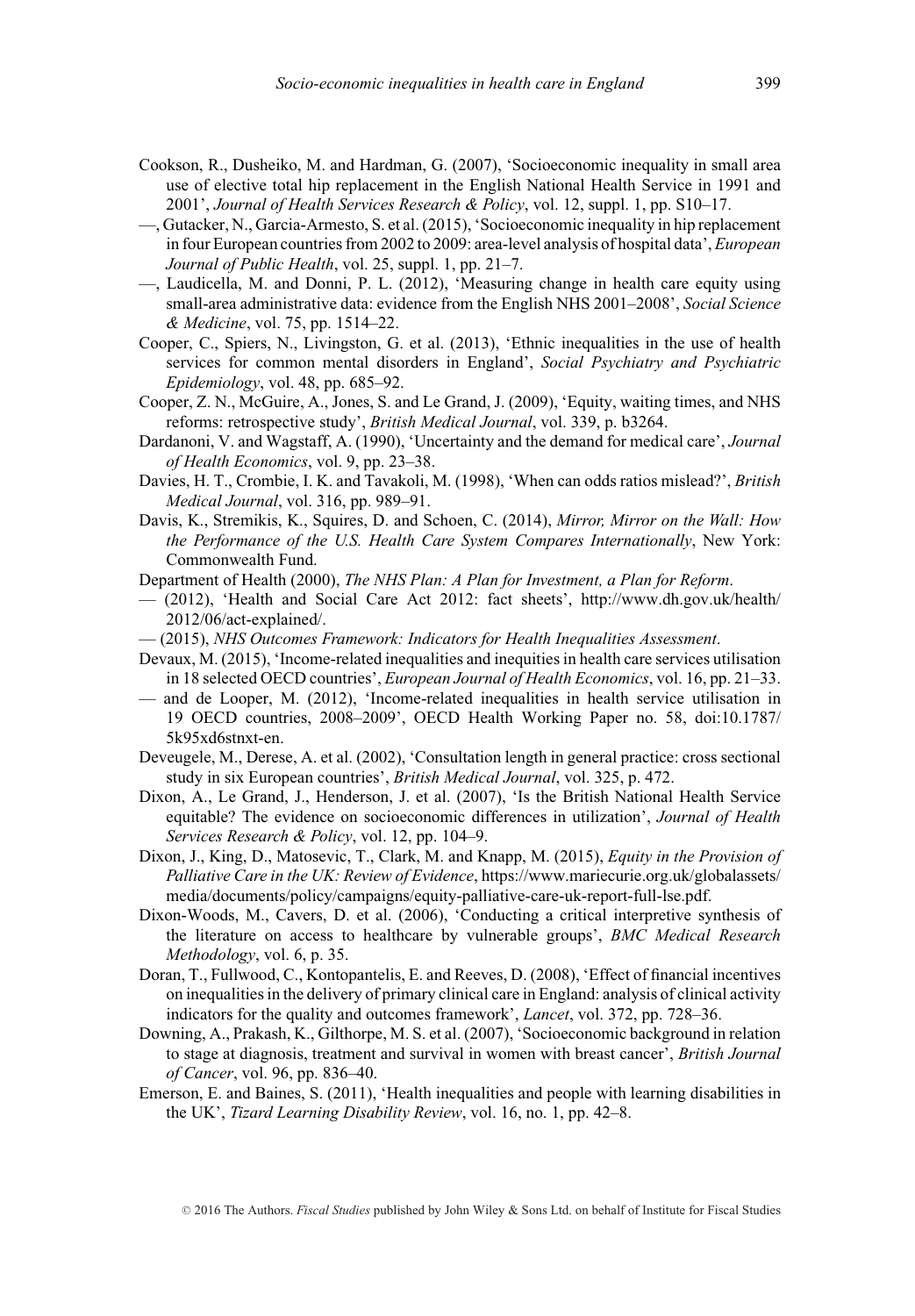- Fiscella, K., Franks, P., Gold, M. R. and Clancy, C. M. (2000), 'Inequality in quality: addressing socioeconomic, racial, and ethnic disparities in health care', *Journal of the American Medical Association*, vol. 283, pp. 2579–84.
- Fisher, H., Audrey, S. et al. (2014), 'Examining inequalities in the uptake of the school-based HPV vaccination programme in England: a retrospective cohort study', *Journal of Public Health*, vol. 36, pp. 36–45.
- Fleetcroft, R., Schofield, P. and Ashworth, M. (2014), 'Variations in statin prescribing for primary cardiovascular disease prevention: cross-sectional analysis', *BMC Health Services Research*, vol. 14, p. 414.
- Fleurbaey, M. and Schokkaert, E. (2009), 'Unfair inequalities in health and health care', *Journal of Health Economics*, vol. 28, pp. 73–90.
- and (2011), 'Equity in health and health care', in M. V. Pauly, T. G. McGuire and P. P. Barros (eds), *Handbook of Health Economics*, Volume 2, Amsterdam: North Holland.
- Fogel, R. W. (2003), 'Secular trends in physiological capital: implications for equity in health care', *Perspectives in Biology and Medicine*, vol. 46, pp. S24–38.
- Forde, I., Chandola, T., Raine, R., Marmot, M. G. and Kivimaki, M. (2011), 'Socioeconomic and ethnic differences in use of lipid-lowering drugs after deregulation of simvastatin in the UK: the Whitehall II prospective cohort study', *Atherosclerosis*, vol. 215, pp. 223–8.
- Galama, T. J. and van Kippersluis, H. (2013), 'Health inequalities through the lens of healthcapital theory: issues, solutions, and future directions', in P. Rosa Dias and O. O'Donnell (eds), *Health and Inequality (Research on Economic Inequality, Volume 21)*, Bingley: Emerald Group Publishing Limited.
- Goddard, M., Gravelle, H., Hole, A. and Marini, G. (2010), 'Where did all the GPs go? Increasing supply and geographical equity in England and Scotland', *Journal of Health Services Research & Policy*, vol. 15, pp. 28–35.
- and Smith, P. (2001), 'Equity of access to health care services: theory and evidence from the UK', *Social Science & Medicine*, vol. 53, pp. 1149–62.
- Gravelle, H., Morris, S. and Sutton, M. (2006), 'Economic studies of equity in the consumption of health care', in A. M. Jones (ed.), *The Elgar Companion to Health Economics*, Cheltenham: Edward Elgar.
- and Sutton, M. (2001), 'Inequality in the geographical distribution of general practitioners in England and Wales 1974–1995', *Journal of Health Services Research & Policy*, vol. 6, pp. 6–13.
- Grossman, M. (1972), 'On the concept of health capital and the demand for health', *Journal of Political Economy*, vol. 80, pp. 223–55.
- Hacking, J. M., Muller, S. and Buchan, I. E. (2011), 'Trends in mortality from 1965 to 2008 across the English north–south divide: comparative observational study', *British Medical Journal*, vol. 342, p. d508.
- Haider, A. H., Sexton, J., Sriram, N., Cooper, L. A. et al. (2011), 'Association of unconscious race and social class bias with vignette-based clinical assessments by medical students', *Journal of the American Medical Association*, vol. 306, pp. 942–51.
- Hawkins, N. M., Scholes, S., Bajekal, M. et al. (2013), 'The UK National Health Service: delivering equitable treatment across the spectrum of coronary disease', *Circulation: Cardiovascular Quality and Outcomes*, vol. 6, pp. 208–16.
- Heckman, J. J. (2012), 'The developmental origins of health', *Health Economics*, vol. 21, pp. 24–9.
- and Mosso, S. (2014), 'The economics of human development and social mobility', *Annual Review of Economics*, vol. 6, pp. 689–733.
- Hippisley-Cox, J. and Pringle, M. (2000), 'Inequalities in access to coronary angiography and revascularisation: the association of deprivation and location of primary care services', *British Journal of General Practice*, vol. 50, pp. 449–54.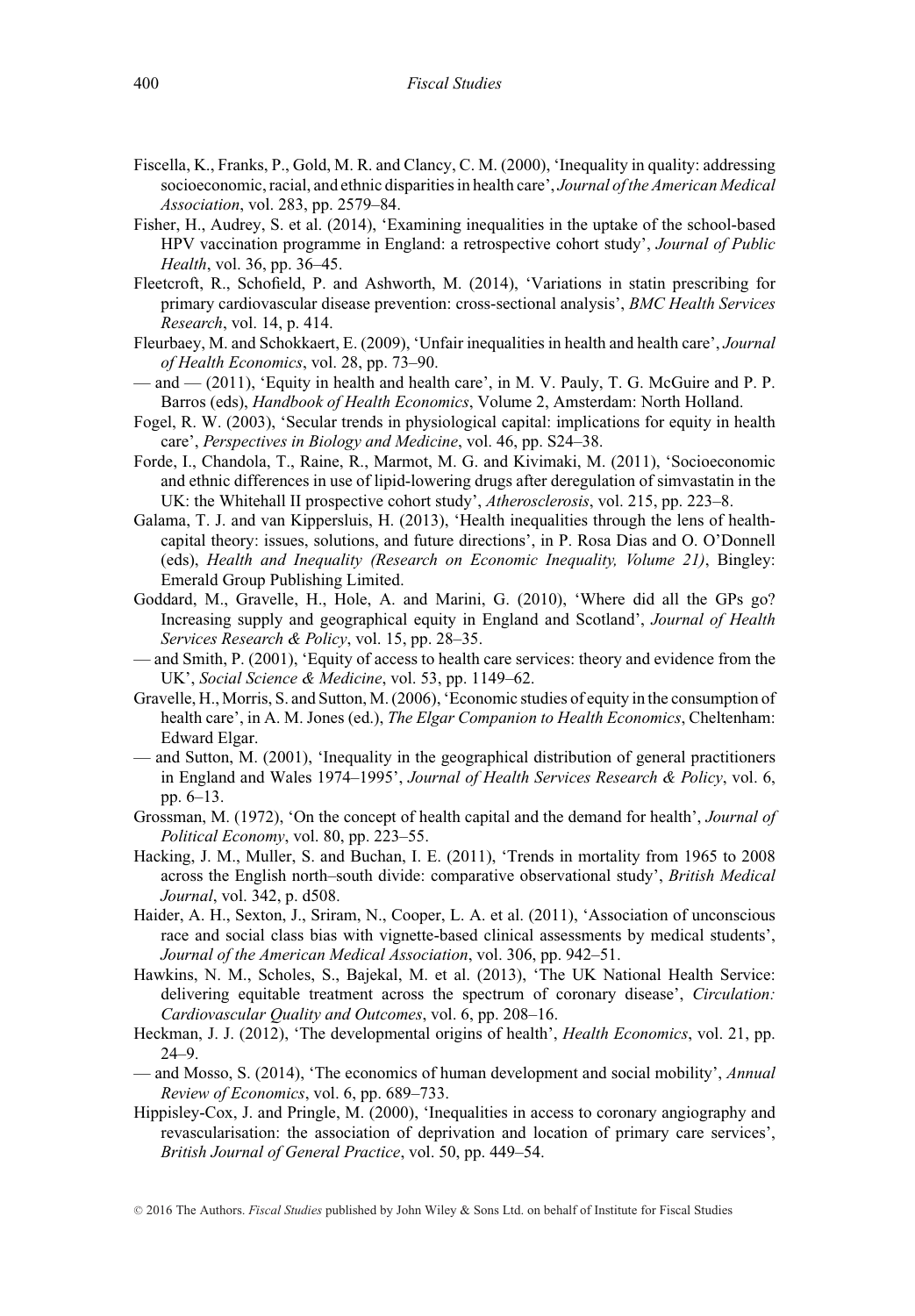- Institute of Medicine (2001), *Crossing the Quality Chasm: A New Health System for the 21st Century*, Washington DC: National Academy Press.
- Johnston, D. W., Propper, C., Pudney, S. E. and Shields, M. A. (2010), 'Is there an income gradient in child health? It depends whom you ask', IZA Discussion Paper no. 4830.
- and Shields, M. A. (2009), 'Comparing subjective and objective measures of health: evidence from hypertension for the income/health gradient', *Journal of Health Economics*, vol. 28, pp. 540–52.
- Judge, A., Welton, N. J., Sandhu, J. and Ben-Shlomo, Y. (2010), 'Equity in access to total joint replacement of the hip and knee in England: cross sectional study', *British Medical Journal*, vol. 341, p. c4092.
- Kelly, E., Stoye, G. and Vera-Hernández, M. (2016), 'Public hospital spending in England: evidence from National Health Service administrative records', *Fiscal Studies*, vol. 37, pp. 433–59 (this issue).
- Labeit, A., Peinemann, F. and Baker, R. (2013), 'Utilisation of preventative health check-ups in the UK: findings from individual-level repeated cross-sectional data from 1992 to 2008', *BMJ Open*, vol. 3, no. 12, p. e003387.
- Laudicella, M., Siciliani, L. and Cookson, R. (2012), 'Waiting times and socioeconomic status: evidence from England', *Social Science & Medicine*, vol. 74, pp. 1331–41.
- Lawrence, D. and Kisely, S. (2010), 'Inequalities in healthcare provision for people with severe mental illness', *Journal of Psychopharmacology*, vol. 24, suppl. 4, pp. 61–8.
- Le Grand, J. (1978), 'The distribution of public expenditure: the case of health care', *Economica*, vol. 45, pp. 125–42.
- Lyratzopoulos, G., Barbiere, J. M. et al. (2011), 'Changes over time in socioeconomic inequalities in breast and rectal cancer survival in England and Wales during a 32-year period (1973–2004): the potential role of health care', *Annals of Oncology*, vol. 22, pp. 1661–6.
- Macinko, J. A. and Starfield, B. (2002), 'Annotated bibliography on equity in health, 1980– 2001', *International Journal for Equity in Health*, vol. 1, p. 1.
- Marques, E., Noble, S., Blom, A. W. and Hollingworth, W. (2014), 'Disclosing total waiting times for joint replacement: evidence from the English NHS using linked HES data', *Health Economics*, vol. 23, pp. 806–20.
- McBride, D., Hardoon, S., Walters, K., Gilmour, S. and Raine, R. (2010), 'Explaining variation in referral from primary to secondary care: cohort study', *British Medical Journal*, vol. 341, p. c6267.
- McKinnon, B., Harper, S. and Moore, S. (2011), 'Decomposing income-related inequality in cervical screening in 67 countries', *International Journal of Public Health*, vol. 56, pp. 139–52.
- McLean, G., Gunn, J. et al. (2014), 'The influence of socioeconomic deprivation on multimorbidity at different ages: a cross-sectional study', *British Journal of General Practice*, vol. 64, pp. e440–7.
- Middleton, E. and Baker, D. (2003), 'Comparison of social distribution of immunisation with measles, mumps, and rubella vaccine, England, 1991–2001', *British Medical Journal*, vol. 326, p. 854.
- Morris, S., Baio, G. et al. (2012), 'Socioeconomic variation in uptake of colonoscopy following a positive faecal occult blood test result: a retrospective analysis of the NHS Bowel Cancer Screening Programme', *British Journal of Cancer*, vol. 107, pp. 765–71.
- —, Sutton, M. and Gravelle, H. (2005), 'Inequity and inequality in the use of health care in England: an empirical investigation', *Social Science & Medicine*, vol. 60, pp. 1251–66.
- Moscelli, G., Siciliani, L., Gutacker, N. and Cookson, R. (2015), 'Socioeconomic inequality of access to healthcare: does patients' choice explain the gradient?', University of York, Centre for Health Economics (CHE), Research Paper no. 112.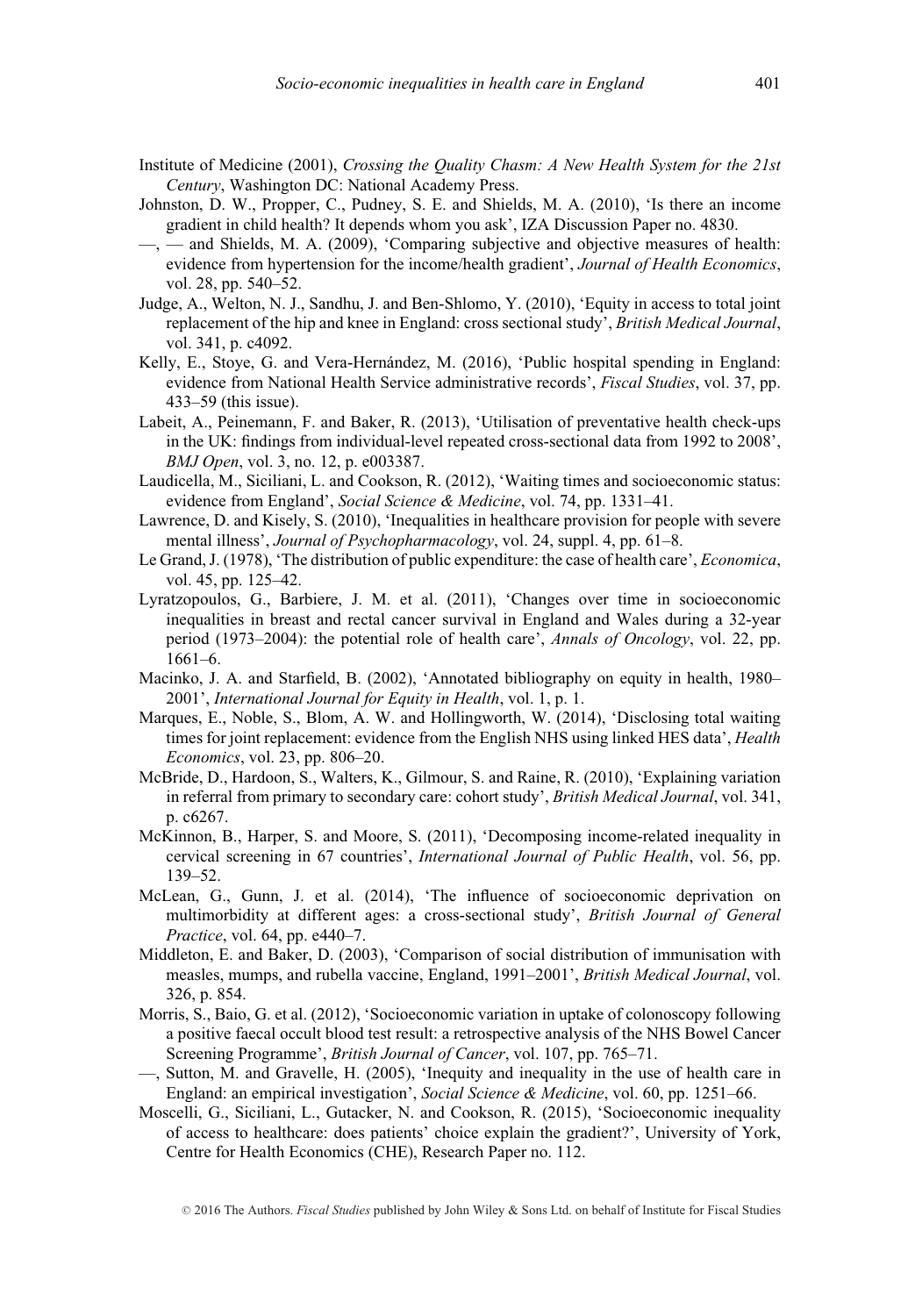- Moser, K., Patnick, J. and Beral, V. (2009), 'Inequalities in reported use of breast and cervical screening in Great Britain: analysis of cross sectional survey data', *British Medical Journal*, vol. 338, p. b2025.
- Murray, C. J. L., Richards, M. A., Newton, J. N. et al. (2013), 'UK health performance: findings of the Global Burden of Disease Study 2010', *Lancet*, vol. 381, pp. 997–1020.
- Nelson, A. (2002), 'Unequal treatment: confronting racial and ethnic disparities in health care', *Journal of the National Medical Association*, vol. 94, pp. 666–8.
- Neuburger, J., Hutchings, A., Black, N. and van der Meulen, J. H. (2013), 'Socioeconomic differences in patient-reported outcomes after a hip or knee replacement in the English National Health Service', *Journal of Public Health*, vol. 35, pp. 115–24.
- O'Donnell, O. and Propper, C. (1991), 'Equity and the distribution of UK National Health Service resources', *Journal of Health Economics*, vol. 10, pp. 1–19.
- —, van Doorslaer, E., Wagstaff, A. and Lindelow, M. (2008), *Analyzing Health Equity Using Household Survey Data*, Washington DC: World Bank.
- OECD (2014), *OECD Health Data*. Available at http://stats.oecd.org/index.aspx?DataSetCode= HEALTH\_STAT.
- Osborn, D. P. J., Baio, G. et al. (2011), 'Inequalities in the provision of cardiovascular screening to people with severe mental illnesses in primary care: cohort study in the United Kingdom THIN Primary Care Database 2000–2007', *Schizophrenia Research*, vol. 129, pp. 104–10.
- Palencia, L., Espelt, A. et al. (2010), 'Socio-economic inequalities in breast and cervical cancer ` screening practices in Europe: influence of the type of screening program', *International Journal of Epidemiology*, vol. 39, pp. 757–65.
- Palmer, R. C. and Schneider, E. C. (2005), 'Social disparities across the continuum of colorectal cancer: a systematic review', *Cancer Causes and Control*, vol. 16, pp. 55–61.
- Parry, G., Van Cleemput, P., Peters, J. et al. (2007), 'Health status of Gypsies and Travellers in England', *Journal of Epidemiology and Community Health*, vol. 61, pp. 198–204.
- Propper, C. (2005), 'Why economics is good for your health', 2004 Royal Economic Society Public Lecture, *Health Economics*, vol. 14, pp. 987–97.
- —, Sutton, M., Whitnall, C. and Windmeijer, F. (2008), 'Did "targets and terror" reduce waiting times in England for hospital care?', *B.E. Journal of Economic Analysis & Policy*, vol. 8, no. 2.
- and Upward, R. (1992), 'Need, equity and the NHS: the distribution of health care expenditure 1974–87', *Fiscal Studies*, vol. 13, no. 2, pp. 1–21.
- Rachet, B., Ellis, L. et al. (2010), 'Socioeconomic inequalities in cancer survival in England after the NHS Cancer Plan', *British Journal of Cancer*, vol. 103, pp. 446–53.
- Raine, R. (2002), 'Bias measuring bias', *Journal of Health Services Research & Policy*, vol. 7, pp. 65–7.
- —, Wong, W., Ambler, G. et al. (2009), 'Sociodemographic variations in the contribution of secondary drug prevention to stroke survival at middle and older ages: cohort study', *British Medical Journal*, vol. 338, p. b1279.
- —, Wong, W., Scholes, S. et al. (2010), 'Social variations in access to hospital care for patients with colorectal, breast, and lung cancer between 1999 and 2006: retrospective analysis of Hospital Episode Statistics', *British Medical Journal*, vol. 340, p. b5479.
- Roberts, S. A., Brabin, L. et al. (2011), 'Human papillomavirus vaccination and social inequality: results from a prospective cohort study', *Epidemiology and Infection*, vol. 139, pp. 400–5.
- Sabates, R. and Feinstein, L. (2006), 'The role of education in the uptake of preventative health care: the case of cervical screening in Britain', *Social Science & Medicine*, vol. 62, pp. 2998–3010.